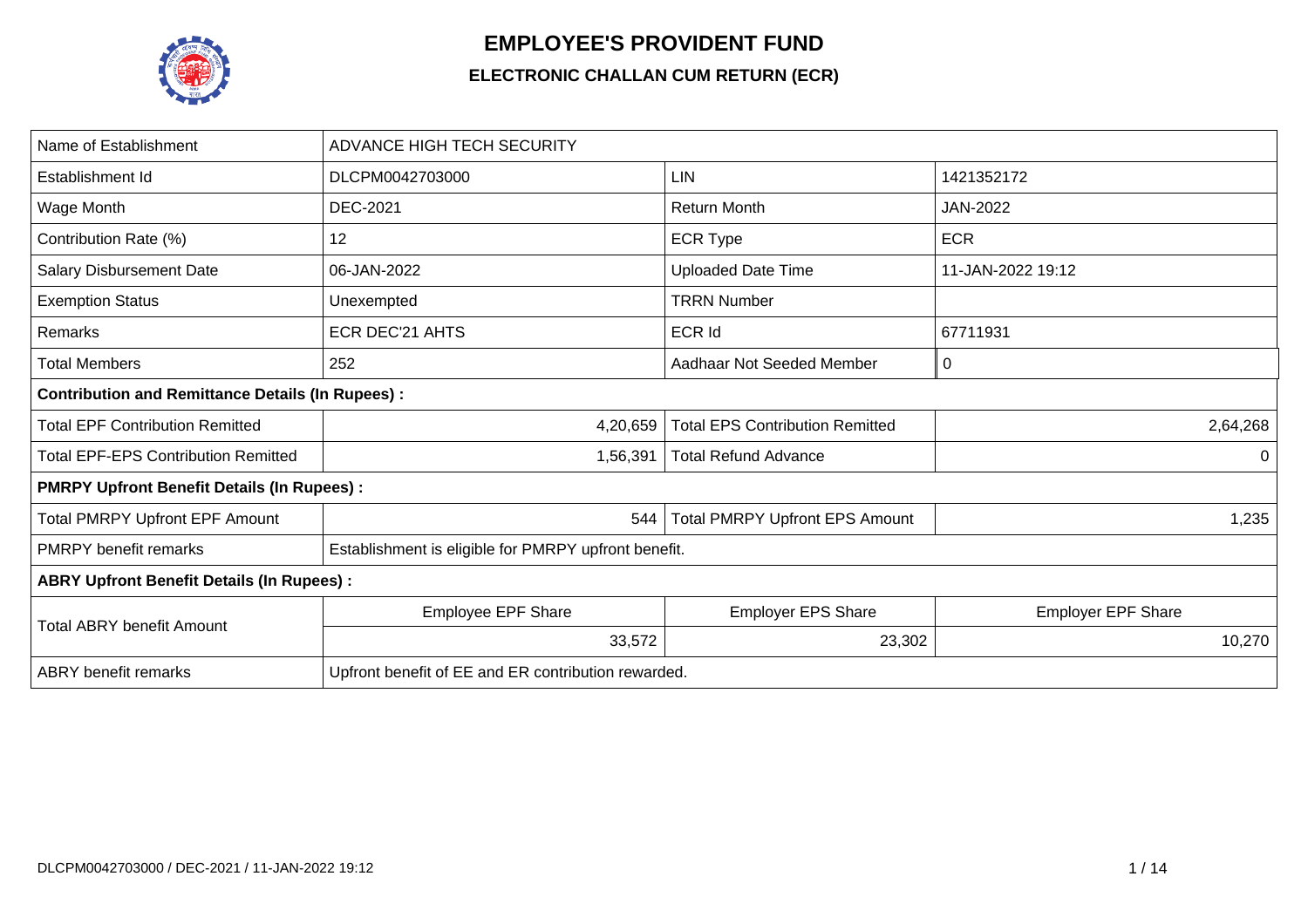## Member Details :-

|                |              | Name as per                        |                                |              |            | Wages       |             |       | <b>Contribution Remitted</b> |       |                    |                |                         | <b>PMRPY / ABRY Benefit</b> |                 | Posting                          |
|----------------|--------------|------------------------------------|--------------------------------|--------------|------------|-------------|-------------|-------|------------------------------|-------|--------------------|----------------|-------------------------|-----------------------------|-----------------|----------------------------------|
| SI. No.        | <b>UAN</b>   | <b>ECR</b>                         | <b>UAN</b><br>Repository       | <b>Gross</b> | <b>EPF</b> | <b>EPS</b>  | <b>EDLI</b> | EE    | <b>EPS</b>                   | ER    | <b>NCP</b><br>Days | <b>Refunds</b> | Pension<br><b>Share</b> | ER PF<br><b>Share</b>       | <b>EE Share</b> | <b>Location of</b><br>the member |
| $\overline{1}$ | 101484880560 | <b>ABAN KUMAR</b>                  | ABAN<br><b>KUMAR</b>           | 22,134       | 15,000     | 15,000      | 15,000      | 1,800 | 1,250                        | 550   | $\mathbf 0$        | $\mathbf 0$    |                         |                             |                 | N.A.                             |
| 2              | 101499914769 | <b>ABHISHEK</b>                    | <b>ABHISHEK</b>                | 14,828       | 14,828     | 14,828      | 14,828      | 1,779 | 1,235                        | 544   | 3                  | $\Omega$       |                         |                             |                 | N.A.                             |
| 3              | 101277399542 | Ajay Kumar                         | <b>AJAY KUMAR</b>              | 21,168       | 15,000     | 15,000      | 15,000      | 1,800 | 1,250                        | 550   | $\mathbf{0}$       | 0              |                         |                             |                 | N.A                              |
| 4              | 101433399937 | <b>AJAY KUMAR</b>                  | <b>AJAY KUMAR</b>              | 16,682       | 15,000     | 15,000      | 15,000      | 1,800 | 1,250                        | 550   | $\mathbf 0$        | 0              |                         |                             |                 | N.A.                             |
| 5              | 101725986489 | AKASH                              | <b>AKASH</b>                   | 14,828       | 14,828     | $\mathbf 0$ | 14,828      | 1,779 | $\mathbf 0$                  | 1,779 | 3                  | $\Omega$       |                         |                             |                 | N.A.                             |
| 6              | 101676540188 | <b>AKASH</b>                       | <b>AKASH</b>                   | 14,210       | 14,210     | $\Omega$    | 14,210      | 1,705 | $\mathbf 0$                  | 1,705 | 4                  | $\Omega$       |                         |                             |                 | N.A.                             |
| $\overline{7}$ | 101655390885 | <b>AKSHAY KUMAR</b>                | <b>AKSHAY</b><br><b>KUMAR</b>  | 15,446       | 15,000     | $\Omega$    | 15,000      | 1,800 | $\mathbf 0$                  | 1,800 | $\overline{2}$     | $\Omega$       |                         |                             |                 | N.A.                             |
| 8              | 101763290122 | <b>AMAN KUMAR</b>                  | AMAN<br><b>KUMAR</b>           | 9,886        | 9,886      | 9,886       | 9,886       | 1,186 | 824                          | 362   | $\mathbf 0$        | $\Omega$       | <b>ABRY</b>             | <b>ABRY</b>                 | <b>ABRY</b>     | N.A.                             |
| 9              | 101446308814 | <b>AMIT KUMAR</b>                  | <b>AMIT KUMAR</b>              | 16,682       | 15,000     | 15,000      | 15,000      | 1,800 | 1,250                        | 550   | $\mathbf 0$        | $\mathbf 0$    |                         |                             |                 | N.A.                             |
| 10             | 101138628895 | Anil kumar<br>gaud                 | <b>ANIL KUMAR</b><br>GAUD      | 18,824       | 15,000     | 15,000      | 15,000      | 1,800 | 1,250                        | 550   | $\mathbf 0$        | 0              |                         |                             |                 | N.A.                             |
| 11             | 101703676165 | <b>ANIL KUMAR</b><br><b>SHARMA</b> | ANIL KUMAR<br><b>SHARMA</b>    | 21,121       | 15,000     | 15,000      | 15,000      | 1,800 | 1,250                        | 550   | $\mathbf 0$        | $\Omega$       | GK10001                 | GK10001                     | GK10001         | N.A.                             |
| 12             | 101485167181 | ANIRUDH                            | ANIRUDH                        | 16,064       | 15,000     | 15,000      | 15,000      | 1,800 | 1,250                        | 550   | $\mathbf{1}$       | 0              |                         |                             |                 | N.A.                             |
| 13             | 101219575727 | <b>ANITA</b>                       | <b>ANITA</b>                   | 14,828       | 14,828     | 14,828      | 14,828      | 1,779 | 1,235                        | 544   | 3                  | $\Omega$       |                         |                             |                 | N.A.                             |
| 14             | 101508837075 | <b>ANKITA RAWA</b>                 | <b>ANKITA</b><br><b>RAWAT</b>  | 14,828       | 14,828     | 14,828      | 14,828      | 1,779 | 1,235                        | 544   | $\overline{2}$     | $\mathbf 0$    | <b>ABRY</b>             | ABRY                        | <b>ABRY</b>     | N.A.                             |
| 15             | 101386670351 | Ankith Singh<br><b>Bisht</b>       | <b>ANKITH</b><br>SINGH BISHT   | 14,828       | 14,828     | 14,828      | 14,828      | 1,779 | 1,235                        | 544   | $\overline{2}$     | $\Omega$       | <b>ABRY</b>             | <b>ABRY</b>                 | <b>ABRY</b>     | N.A.                             |
| 16             | 101715440477 | <b>ANKUL SINGH</b>                 | <b>ANKUL</b><br><b>SINGH</b>   | 16,682       | 15,000     | 15,000      | 15,000      | 1,800 | 1,250                        | 550   | $\mathbf{0}$       | 0              |                         |                             |                 | N.A.                             |
| 17             | 101087749327 | ANUBHAV<br><b>SINGH</b>            | <b>ANUBHAV</b><br><b>SINGH</b> | 14,210       | 14,210     | 14,210      | 14,210      | 1,705 | 1,184                        | 521   | $\overline{4}$     | $\Omega$       |                         |                             |                 | N.A.                             |
| 18             | 101758062191 | Anuj kumar<br>Yadav                | ANUJ KUMAR<br>YADAV            | 21,168       | 15,000     | 15,000      | 15,000      | 1,800 | 1,250                        | 550   | $\mathbf 0$        | 0              |                         |                             |                 | N.A.                             |
| 19             | 100724883569 | ANUJ SHARMA                        | ANUJ<br><b>SHARMA</b>          | 14,828       | 14,828     | 14,828      | 14,828      | 1,779 | 1,235                        | 544   | 3                  | 0              |                         |                             |                 | N.A.                             |
| 20             | 101067269467 | <b>ARUN KUMAR</b>                  | ARUN<br><b>KUMAR</b>           | 15,446       | 15,000     | 15,000      | 15,000      | 1,800 | 1,250                        | 550   | $\overline{2}$     | 0              |                         |                             |                 | N.A                              |
| 21             | 101209488191 | ARUN YADAV                         | <b>ARUN YADAV</b>              | 14,210       | 14,210     | 14,210      | 14,210      | 1,705 | 1,184                        | 521   | 4                  | $\Omega$       |                         |                             |                 | N.A.                             |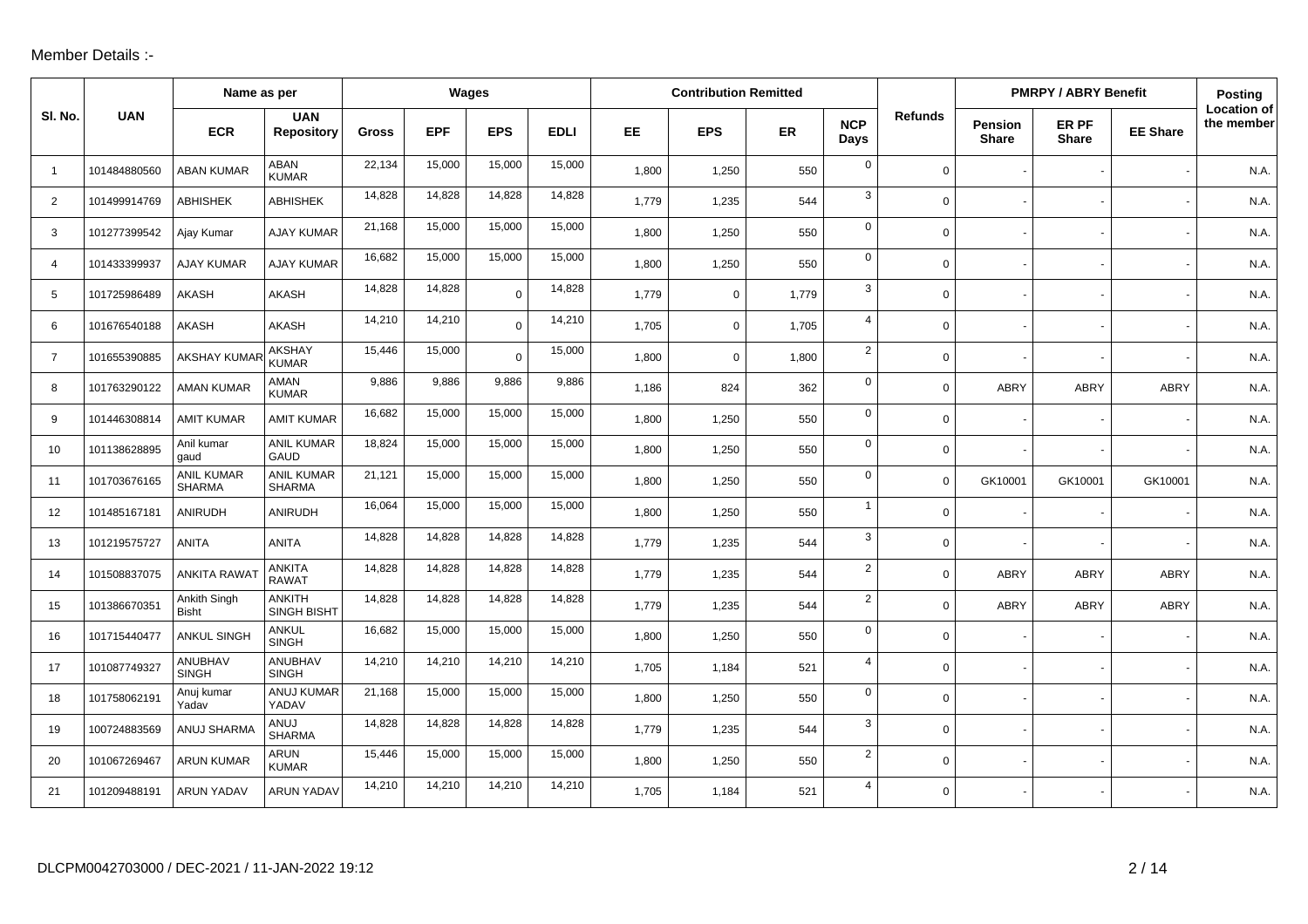|         |              | Name as per                         |                                                |              |            | Wages      |             |           | <b>Contribution Remitted</b> |           |                    |                |                         | <b>PMRPY / ABRY Benefit</b> |                 | Posting                          |
|---------|--------------|-------------------------------------|------------------------------------------------|--------------|------------|------------|-------------|-----------|------------------------------|-----------|--------------------|----------------|-------------------------|-----------------------------|-----------------|----------------------------------|
| SI. No. | <b>UAN</b>   | <b>ECR</b>                          | <b>UAN</b><br><b>Repository</b>                | <b>Gross</b> | <b>EPF</b> | <b>EPS</b> | <b>EDLI</b> | <b>EE</b> | <b>EPS</b>                   | <b>ER</b> | <b>NCP</b><br>Days | <b>Refunds</b> | Pension<br><b>Share</b> | ER PF<br><b>Share</b>       | <b>EE Share</b> | <b>Location of</b><br>the member |
| 22      | 100634808941 | ASHA DAS                            | <b>ASHA DAS</b>                                | 16,064       | 15,000     | 15,000     | 15,000      | 1,800     | 1,250                        | 550       | $\overline{1}$     | $\Omega$       |                         |                             |                 | N.A.                             |
| 23      | 101758062170 | Ashish Kumar                        | <b>ASHISH</b><br><b>KUMAR</b><br>YADAV         | 20,384       | 15,000     | 15,000     | 15,000      | 1,800     | 1,250                        | 550       | $\mathbf 1$        | $\mathbf 0$    |                         |                             |                 | N.A.                             |
| 24      | 101685482984 | ASHISH VERMA                        | <b>ASHISH</b><br><b>VERMA</b>                  | 13,593       | 13,593     | $\Omega$   | 13,593      | 1,631     | $\Omega$                     | 1,631     | 5                  | $\mathbf{0}$   |                         |                             |                 | N.A.                             |
| 25      | 100767871751 | ATUL CHAUHAN                        | <b>ATUL</b><br>CHAUHAN                         | 16,682       | 15,000     | 15,000     | 15,000      | 1,800     | 1,250                        | 550       | $\mathbf 0$        | $\mathbf 0$    |                         |                             |                 | N.A.                             |
| 26      | 101547181156 | <b>AVDHESH</b><br><b>KUMAR</b>      | <b>AVDHESH</b><br><b>KUMAR</b>                 | 16,064       | 15,000     | 15,000     | 15,000      | 1,800     | 1,250                        | 550       | $\mathbf{1}$       | $\mathbf 0$    | GK10001                 | GK10001                     | GK10001         | N.A.                             |
| 27      | 100634810887 | <b>AVINASH</b><br><b>KUMAR</b>      | <b>AVINASH</b><br><b>KUMAR</b>                 | 16,064       | 15,000     | 15,000     | 15,000      | 1,800     | 1,250                        | 550       | $\mathbf{1}$       | $\Omega$       | GK10001                 | GK10001                     | GK10001         | N.A.                             |
| 28      | 101695402224 | <b>BHANU PRATAP</b><br><b>SINGH</b> | <b>BHANU</b><br><b>PARTAP</b><br><b>SINGH</b>  | 21,121       | 15,000     | 15,000     | 15,000      | 1,800     | 1,250                        | 550       | $\Omega$           | $\mathbf 0$    |                         |                             |                 | N.A.                             |
| 29      | 101203164931 | <b>BHANU PRATAP</b><br>SINGH        | <b>BHANU</b><br><b>PRATAP</b><br><b>SINGH</b>  | 15,446       | 15,000     | 15,000     | 15,000      | 1,800     | 1,250                        | 550       | $\overline{2}$     | $\Omega$       |                         |                             |                 | N.A.                             |
| 30      | 100551205569 | <b>BHARAT KR</b>                    | <b>BHARAT</b><br><b>KUMAR</b><br><b>MANDAL</b> | 15,446       | 15,000     | 15,000     | 15,000      | 1.800     | 1,250                        | 550       | $\overline{2}$     | $\Omega$       |                         |                             |                 | N.A.                             |
| 31      | 101639486235 | <b>BHUBNESHWAR</b>                  | <b>BHUBNESHW</b><br>AR                         | 22,134       | 15,000     | 15,000     | 15,000      | 1,800     | 1,250                        | 550       | $\mathbf 0$        | $\mathbf 0$    |                         |                             |                 | N.A.                             |
| 32      | 101644130848 | <b>BIKRANT</b><br><b>KUMAR</b>      | <b>BIKRANT</b><br><b>KUMAR</b>                 | 15,446       | 15,000     | 15,000     | 15,000      | 1,800     | 1,250                        | 550       | $\overline{2}$     | $\mathbf 0$    | GK10001                 | GK10001                     | GK10001         | N.A.                             |
| 33      | 101086023345 | <b>BRAJENDRA</b><br><b>KUMAR</b>    | <b>BRAJENDRA</b><br><b>KUMAR</b>               | 16,064       | 15,000     | 15,000     | 15,000      | 1,800     | 1,250                        | 550       | $\mathbf{1}$       | $\mathbf 0$    |                         |                             |                 | N.A.                             |
| 34      | 101349160306 | <b>BUDDH SEN</b>                    | <b>BUDDH SEN</b>                               | 22,134       | 15,000     | 15,000     | 15,000      | 1,800     | 1,250                        | 550       | $\mathbf 0$        | $\mathbf 0$    |                         |                             |                 | N.A.                             |
| 35      | 101290886572 | <b>BUNTY KUMAR</b>                  | <b>BUNTY</b><br><b>KUMAR</b>                   | 11,739       | 11,739     | 11,739     | 11,739      | 1,409     | 978                          | 431       | 8                  | $\mathbf 0$    |                         |                             |                 | N.A.                             |
| 36      | 101735936441 | CHANDAN<br><b>SINGH</b>             | CHANDAN<br><b>SINGH</b>                        | 16,064       | 15,000     | 15,000     | 15,000      | 1,800     | 1,250                        | 550       | $\overline{1}$     | $\mathbf 0$    |                         |                             |                 | N.A.                             |
| 37      | 101426785411 | CHANDPAL<br><b>SHARMA</b>           | <b>CHANDER</b><br>PAL SHARMA                   | 16,064       | 15,000     | 15,000     | 15,000      | 1,800     | 1,250                        | 550       | $\mathbf{1}$       | $\Omega$       | Others                  | Others                      |                 | N.A.                             |
| 38      | 101270907713 | <b>CHANDNI</b>                      | <b>CHANDNI</b>                                 | 12,357       | 12,357     | 12,357     | 12,357      | 1,483     | 1,029                        | 454       | $\overline{7}$     | $\mathbf 0$    |                         |                             |                 | N.A.                             |
| 39      | 101165164917 | Charan Singh                        | CHARAN<br><b>SINGH</b>                         | 9,268        | 7,258      | 7,258      | 7,258       | 871       | 605                          | 266       | 16                 | $\mathbf 0$    |                         |                             |                 | N.A.                             |
| 40      | 101735936439 | DAYA RAM                            | <b>DAYARAM</b>                                 | 21,121       | 15,000     | 15,000     | 15,000      | 1,800     | 1,250                        | 550       | $\mathbf 0$        | $\mathbf 0$    |                         |                             |                 | N.A.                             |
| 41      | 101241271184 | <b>DEEPA</b>                        | <b>DEEPA</b>                                   | 12,975       | 12,975     | 12,975     | 12,975      | 1,557     | 1,081                        | 476       | 6                  | $\mathbf 0$    |                         |                             |                 | N.A.                             |
| 42      | 100551202918 | <b>DEVRAJ</b>                       | <b>DEVRAJ</b>                                  | 16,064       | 15,000     | 15,000     | 15,000      | 1,800     | 1,250                        | 550       | $\mathbf{1}$       | $\mathbf 0$    |                         |                             |                 | N.A.                             |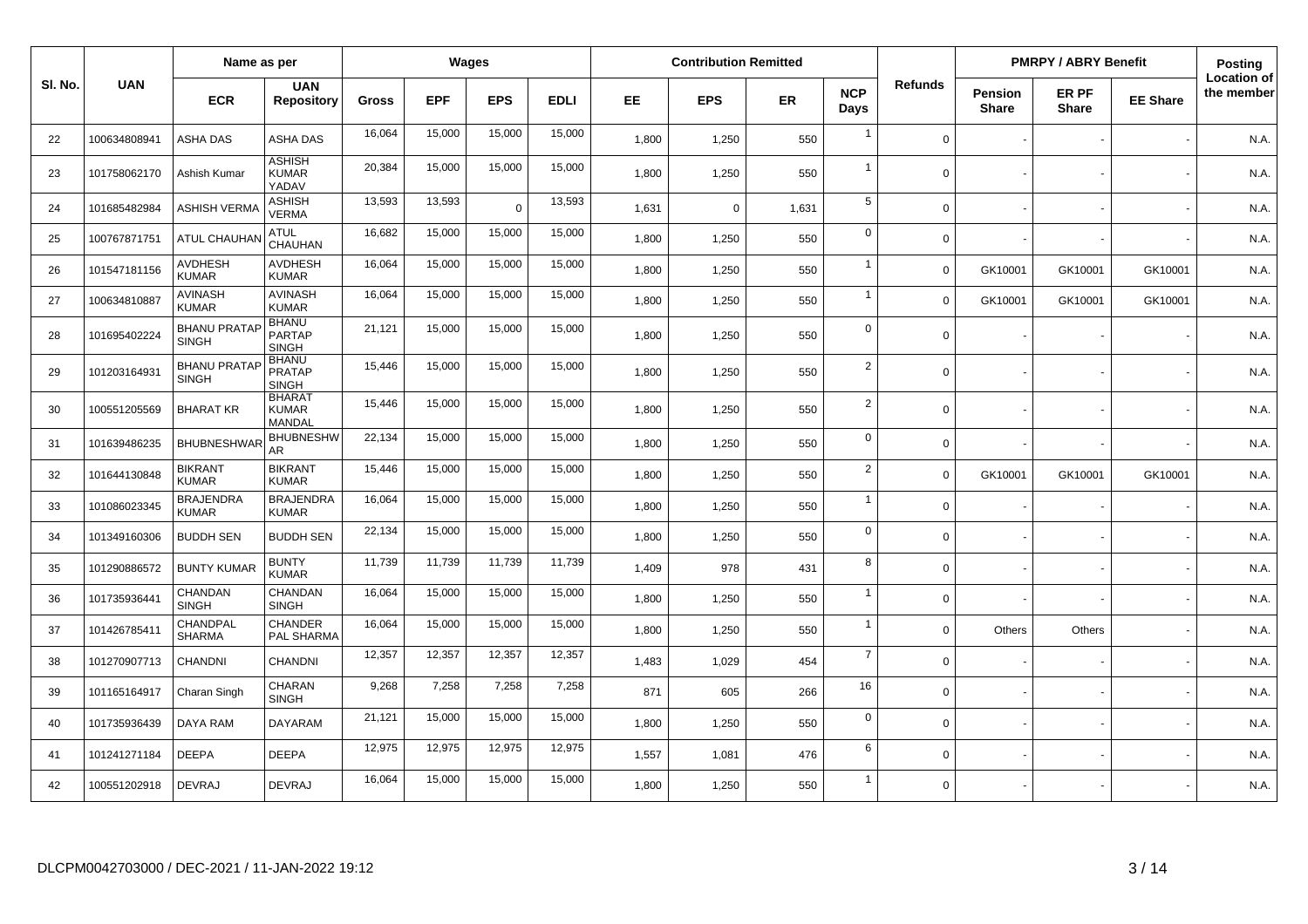|         |              | Name as per                                |                                            |              |            | Wages      |             |       | <b>Contribution Remitted</b> |           |                    |                |                                | <b>PMRPY / ABRY Benefit</b> |                 | Posting                          |
|---------|--------------|--------------------------------------------|--------------------------------------------|--------------|------------|------------|-------------|-------|------------------------------|-----------|--------------------|----------------|--------------------------------|-----------------------------|-----------------|----------------------------------|
| SI. No. | <b>UAN</b>   | <b>ECR</b>                                 | <b>UAN</b><br><b>Repository</b>            | <b>Gross</b> | <b>EPF</b> | <b>EPS</b> | <b>EDLI</b> | EE.   | <b>EPS</b>                   | <b>ER</b> | <b>NCP</b><br>Days | <b>Refunds</b> | <b>Pension</b><br><b>Share</b> | ER PF<br><b>Share</b>       | <b>EE Share</b> | <b>Location of</b><br>the member |
| 43      | 101129049712 | <b>DILIP KUMAR</b>                         | <b>DILIP KUMAR</b>                         | 11,739       | 11,739     | 11,739     | 11,739      | 1,409 | 978                          | 431       | 8                  | $\Omega$       |                                |                             |                 | N.A.                             |
| 44      | 101193802057 | <b>GAURAV SINGH</b>                        | <b>GAURAV</b><br><b>SINGH</b>              | 16.064       | 15,000     | 15,000     | 15,000      | 1,800 | 1,250                        | 550       | $\overline{1}$     | $\Omega$       |                                |                             |                 | N.A.                             |
| 45      | 101763290146 | <b>GAYTRI DEVI</b>                         | <b>GAYTRI DEVI</b>                         | 7,414        | 7,414      | 7,414      | 7,414       | 890   | 618                          | 272       | $\mathbf 0$        | $\Omega$       | <b>ABRY</b>                    | ABRY                        | <b>ABRY</b>     | N.A.                             |
| 46      | 100634486529 | Govind Singh                               | <b>GOVIND</b><br><b>SINGH</b>              | 13,856       | 10,669     | 10,669     | 10,669      | 1,280 | 889                          | 391       | $\overline{4}$     | $\Omega$       |                                |                             |                 | N.A.                             |
| 47      | 101676540220 | <b>HADISHA</b>                             | <b>HADISHA</b>                             | 10,503       | 10,503     | $\Omega$   | 10,503      | 1,260 | $\mathbf 0$                  | 1,260     | 10                 | $\Omega$       |                                |                             |                 | N.A.                             |
| 48      | 100566333717 | <b>HARIBILASH</b><br><b>SINGH</b>          | <b>HARIBILASH</b><br><b>SINGH</b>          | 14,828       | 14,828     | 14,828     | 14,828      | 1,779 | 1,235                        | 544       | 3                  | $\Omega$       |                                |                             |                 | N.A.                             |
| 49      | 100964248693 | <b>HARISH KUMAR</b>                        | <b>HARISH</b><br><b>KUMAR</b>              | 16,682       | 15,000     | 15,000     | 15,000      | 1,800 | 1,250                        | 550       | $\mathbf 0$        | $\Omega$       |                                |                             |                 | N.A.                             |
| 50      | 101186798598 | <b>HARISH KUMAR</b>                        | <b>HARISH</b><br><b>KUMAR</b>              | 16,064       | 15,000     | 15,000     | 15,000      | 1,800 | 1,250                        | 550       | $\overline{1}$     | $\Omega$       |                                |                             |                 | N.A.                             |
| 51      | 101488336504 | <b>HEMA SAXENA</b>                         | <b>HEMA</b><br>SAXENA                      | 16,064       | 15,000     | 15,000     | 15,000      | 1,800 | 1,250                        | 550       | $\overline{1}$     | $\Omega$       |                                |                             |                 | N.A.                             |
| 52      | 101725987495 | <b>INDDRAJIT</b><br><b>KUMAR</b><br>MANDAL | <b>INDDRAJIT</b><br><b>KUMAR</b><br>MANDAL | 15,446       | 15,000     | $\Omega$   | 15,000      | 1,800 | $\Omega$                     | 1,800     | $\overline{2}$     | $\Omega$       |                                |                             |                 | N.A.                             |
| 53      | 100511591545 | JAGJEEVAN                                  | <b>JAGJEEVAN</b>                           | 11,739       | 11,739     | 11,739     | 11,739      | 1,409 | 978                          | 431       | 8                  | $\Omega$       |                                |                             |                 | N.A.                             |
| 54      | 101452109726 | <b>JAI BHAGWAN</b><br><b>SINGH</b>         | JAI<br><b>BHAGWAN</b><br><b>SINGH</b>      | 16,682       | 15,000     | 15,000     | 15,000      | 1,800 | 1,250                        | 550       | $\mathbf 0$        | $\Omega$       |                                |                             |                 | N.A.                             |
| 55      | 100528691303 | <b>JAI PAL SINGH</b>                       | <b>JAI PAL</b><br><b>SINGH</b>             | 21,121       | 15,000     | $\Omega$   | 15,000      | 1,800 | $\mathbf 0$                  | 1,800     | $\mathbf 0$        | $\Omega$       |                                |                             |                 | N.A.                             |
| 56      | 101354859164 | Jai Prakash                                | <b>JAIPRAKASH</b>                          | 15,496       | 15,000     | 15,000     | 15,000      | 1,800 | 1,250                        | 550       | $\mathbf 0$        | $\Omega$       |                                |                             |                 | N.A.                             |
| 57      | 101189819049 | <b>JITENDRA JHA</b>                        | <b>JITENDRA</b><br>JHA                     | 15,908       | 15,000     | 15,000     | 15,000      | 1.800 | 1,250                        | 550       | $\mathbf 0$        | $\Omega$       |                                |                             |                 | N.A.                             |
| 58      | 101763290151 | Jitendra Singh                             | <b>JITENDRA</b><br><b>SINGH</b>            | 14,896       | 14,896     | 14,896     | 14,896      | 1,788 | 1,241                        | 547       | 8                  | $\Omega$       | ABRY                           | <b>ABRY</b>                 | ABRY            | N.A.                             |
| 59      | 101189819031 | <b>JOGENDRA</b><br><b>SINGH</b>            | <b>JOGENDRA</b><br><b>SINGH</b>            | 15,908       | 15,000     | 15,000     | 15,000      | 1,800 | 1,250                        | 550       | $\mathbf 0$        | $\Omega$       |                                |                             |                 | N.A.                             |
| 60      | 101735936537 | <b>JYOTI PANDAY</b>                        | <b>ITOYL</b><br>PANDAY                     | 14,896       | 14,896     | 14,896     | 14,896      | 1,788 | 1,241                        | 547       | 8                  | $\Omega$       | ABRY                           | <b>ABRY</b>                 | ABRY            | N.A.                             |
| 61      | 101745898503 | <b>KAMLESH</b>                             | <b>KAMLESH</b>                             | 15,446       | 15,000     | 15,000     | 15,000      | 1,800 | 1,250                        | 550       | $\overline{2}$     | $\Omega$       | GK10001                        | GK10001                     | GK10001         | N.A.                             |
| 62      | 101715440449 | KAMLESH DEV                                | <b>KAMLESH</b><br><b>DEVI</b>              | 14,828       | 14,828     | 14,828     | 14,828      | 1.779 | 1,235                        | 544       | $\mathbf{3}$       | $\Omega$       |                                |                             |                 | N.A.                             |
| 63      | 101600713058 | <b>KANCHAN</b>                             | <b>KANCHAN</b>                             | 14,210       | 14,210     | 14,210     | 14,210      | 1,705 | 1,184                        | 521       | $\overline{4}$     | $\Omega$       |                                |                             |                 | N.A.                             |
| 64      | 101228120643 | KAPIL                                      | KAPIL                                      | 12,975       | 12,975     | 12,975     | 12,975      | 1,557 | 1,081                        | 476       | 6                  | $\Omega$       |                                |                             |                 | N.A.                             |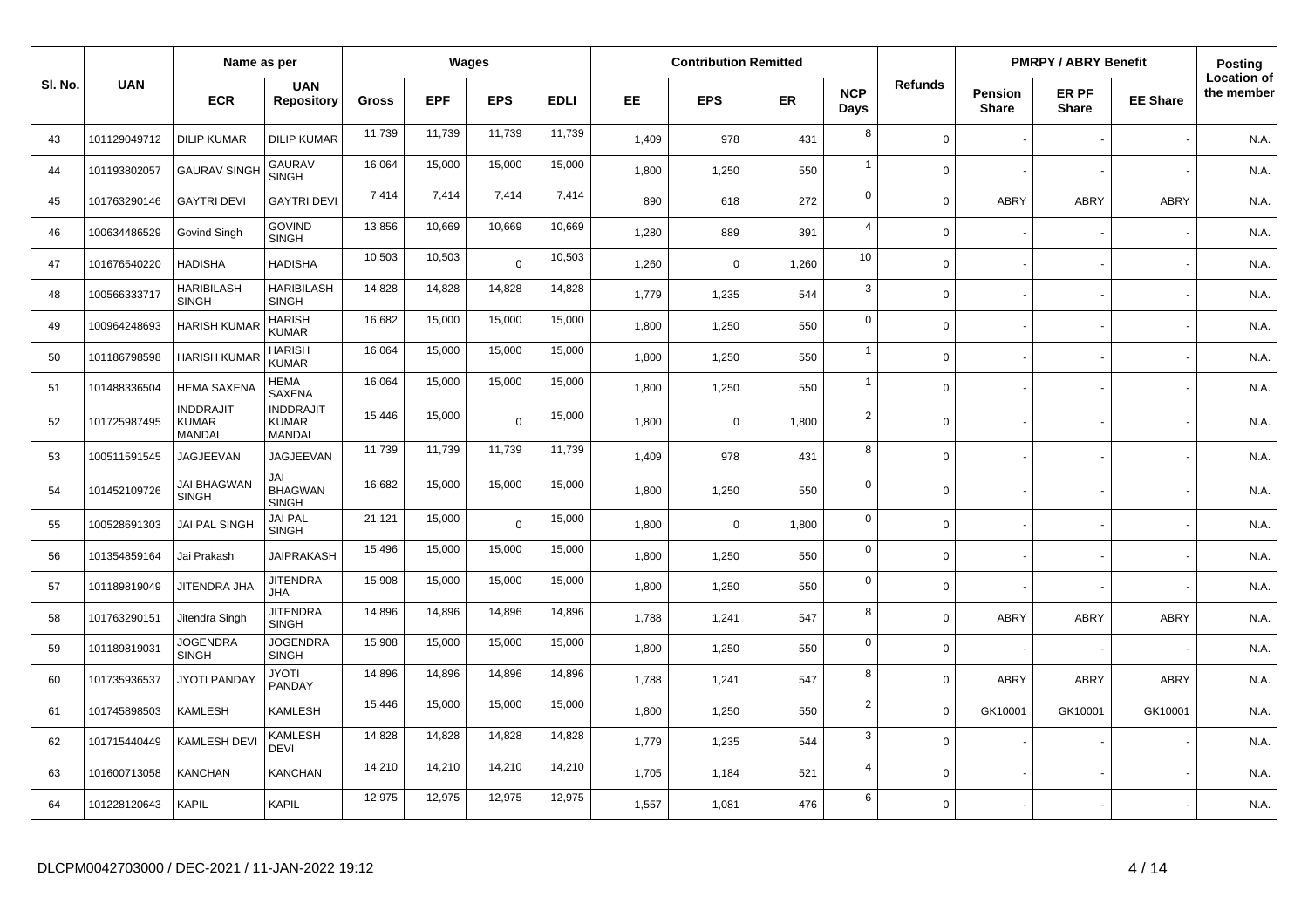|         |              | Name as per                        |                                            |              |            | <b>Wages</b>   |             |       | <b>Contribution Remitted</b> |           |                    |                |                                | <b>PMRPY / ABRY Benefit</b> |                 | Posting                          |
|---------|--------------|------------------------------------|--------------------------------------------|--------------|------------|----------------|-------------|-------|------------------------------|-----------|--------------------|----------------|--------------------------------|-----------------------------|-----------------|----------------------------------|
| SI. No. | <b>UAN</b>   | <b>ECR</b>                         | <b>UAN</b><br><b>Repository</b>            | <b>Gross</b> | <b>EPF</b> | <b>EPS</b>     | <b>EDLI</b> | EE.   | <b>EPS</b>                   | <b>ER</b> | <b>NCP</b><br>Days | <b>Refunds</b> | <b>Pension</b><br><b>Share</b> | ER PF<br><b>Share</b>       | <b>EE Share</b> | <b>Location of</b><br>the member |
| 65      | 100758416227 | <b>KARTIK</b>                      | <b>KARTIK</b>                              | 16,682       | 15,000     | 15,000         | 15,000      | 1.800 | 1,250                        | 550       | $\mathbf 0$        | $\Omega$       |                                |                             |                 | N.A.                             |
| 66      | 100874298711 | Keelu Lakshmi<br>Narayana Rao      | <b>KEELU</b><br>LAKSHMI<br>NARAYAN<br>RAO  | 18,382       | 15,000     | 15,000         | 15,000      | 1,800 | 1,250                        | 550       | $\mathbf 0$        | $\Omega$       |                                |                             |                 | N.A.                             |
| 67      | 101703676120 | <b>KESHAV KUMAR</b><br><b>JHA</b>  | <b>KESHAV</b><br>KUMAR JHA                 | 16,064       | 15,000     | 15,000         | 15,000      | 1,800 | 1,250                        | 550       | $\overline{1}$     | $\Omega$       | GK10001                        | GK10001                     | GK10001         | N.A.                             |
| 68      | 101758062158 | KIRAN DEVI                         | <b>KIRAN DEVI</b>                          | 14,828       | 14,828     | $\overline{0}$ | 14,828      | 1,779 | $\mathbf 0$                  | 1,779     | 3                  | $\Omega$       |                                |                             |                 | N.A.                             |
| 69      | 101725986470 | <b>KISHAN KUMAR</b>                | <b>KISHAN</b><br><b>KUMAR</b>              | 11,739       | 11,739     | $\Omega$       | 11,739      | 1,409 | $\mathbf 0$                  | 1,409     | 8                  | $\Omega$       |                                |                             |                 | N.A.                             |
| 70      | 101497092840 | <b>KOMAL KUMAR</b>                 | <b>KOMAL</b><br><b>KUMARI</b>              | 16,064       | 15,000     | 15,000         | 15,000      | 1,800 | 1,250                        | 550       | $\overline{1}$     | $\Omega$       |                                |                             |                 | N.A.                             |
| 71      | 101600713062 | <b>KRANTI</b>                      | <b>KRANTI</b>                              | 14,210       | 14,210     | 14,210         | 14,210      | 1,705 | 1,184                        | 521       | $\overline{4}$     | $\mathbf 0$    |                                |                             |                 | N.A.                             |
| 72      | 101275284208 | Krishkant<br>Yadav                 | KRISHKANT<br>YADAV                         | 21,121       | 15,000     | 15,000         | 15,000      | 1,800 | 1,250                        | 550       | $\mathbf 0$        | $\Omega$       |                                |                             |                 | N.A.                             |
| 73      | 101550002895 | Kudumula<br>RadhaKrishna           | <b>KUDUMULA</b><br>RADHAKRISH<br><b>NA</b> | 18,382       | 15,000     | 15,000         | 15,000      | 1,800 | 1,250                        | 550       | $\mathbf 0$        | $\Omega$       |                                |                             |                 | N.A.                             |
| 74      | 101272833502 | <b>KULDEEP</b><br><b>KUMAR</b>     | <b>KULDEEP</b><br><b>KUMAR</b>             | 16,064       | 15,000     | 15,000         | 15,000      | 1.800 | 1,250                        | 550       | $\overline{1}$     | $\Omega$       | GK10001                        | GK10001                     | GK10001         | N.A.                             |
| 75      | 101186909983 | Lakhan Lal<br>Meena                | <b>LAKHAN LAL</b><br><b>MEENA</b>          | 9,268        | 7,258      | 7,258          | 7,258       | 871   | 605                          | 266       | 16                 | $\Omega$       |                                |                             |                 | N.A.                             |
| 76      | 101725986491 | LAXMI                              | LAXMI                                      | 14,828       | 14,828     | $\Omega$       | 14,828      | 1,779 | $\mathbf 0$                  | 1,779     | 3                  | $\Omega$       |                                |                             |                 | N.A.                             |
| 77      | 101538335078 | LAXMI                              | LAXMI                                      | 1,854        | 1,854      | 1,854          | 1,854       | 222   | 154                          | 68        | 24                 | $\Omega$       |                                |                             |                 | N.A.                             |
| 78      | 101419412127 | LOKENDRA<br><b>KUMAR</b>           | <b>LOKENDRA</b><br><b>KUMAR</b>            | 15,446       | 15,000     | 15,000         | 15,000      | 1,800 | 1,250                        | 550       | $\overline{2}$     | $\Omega$       |                                |                             |                 | N.A.                             |
| 79      | 101685483005 | <b>MAHADEV</b><br><b>KUMAR ROY</b> | <b>MAHADEV</b><br><b>KUMAR ROY</b>         | 8,650        | 8,650      | $\Omega$       | 8,650       | 1,038 | $\mathbf 0$                  | 1,038     | 13                 | $\Omega$       |                                |                             |                 | N.A.                             |
| 80      | 101763289504 | <b>MAMTA</b>                       | <b>MAMTA</b>                               | 13,593       | 13,593     | 13,593         | 13,593      | 1,631 | 1,132                        | 499       | $\mathbf 0$        | $\Omega$       | ABRY                           | <b>ABRY</b>                 | <b>ABRY</b>     | N.A.                             |
| 81      | 100551203135 | <b>MAMTA</b>                       | <b>MAMTA</b>                               | 15,446       | 15,000     | 15,000         | 15,000      | 1,800 | 1,250                        | 550       | $\overline{2}$     | $\Omega$       |                                |                             |                 | N.A.                             |
| 82      | 101226699638 | <b>MANISH KUMAI</b>                | MANISH<br><b>KUMAR</b>                     | 16,064       | 15,000     | 15,000         | 15,000      | 1,800 | 1,250                        | 550       | $\overline{1}$     | $\mathbf 0$    |                                |                             |                 | N.A.                             |
| 83      | 100473495437 | <b>MANJU DEVI</b>                  | <b>MANJU DEVI</b>                          | 16,064       | 15,000     | 15,000         | 15,000      | 1,800 | 1,250                        | 550       | $\overline{1}$     | $\Omega$       |                                |                             |                 | N.A.                             |
| 84      | 101433399944 | <b>MANMOHAN</b><br><b>SINGH</b>    | <b>MANMOHAN</b><br><b>SINGH</b>            | 11,121       | 11,121     | 11,121         | 11,121      | 1,335 | 926                          | 409       | 9                  | $\Omega$       |                                |                             |                 | N.A.                             |
| 85      | 101434517100 | <b>MANOHAR</b><br><b>PASWAN</b>    | <b>MANOHAR</b><br>PASWAN                   | 14,828       | 14,828     | 14,828         | 14,828      | 1,779 | 1,235                        | 544       | 3                  | $\mathbf 0$    |                                |                             |                 | N.A.                             |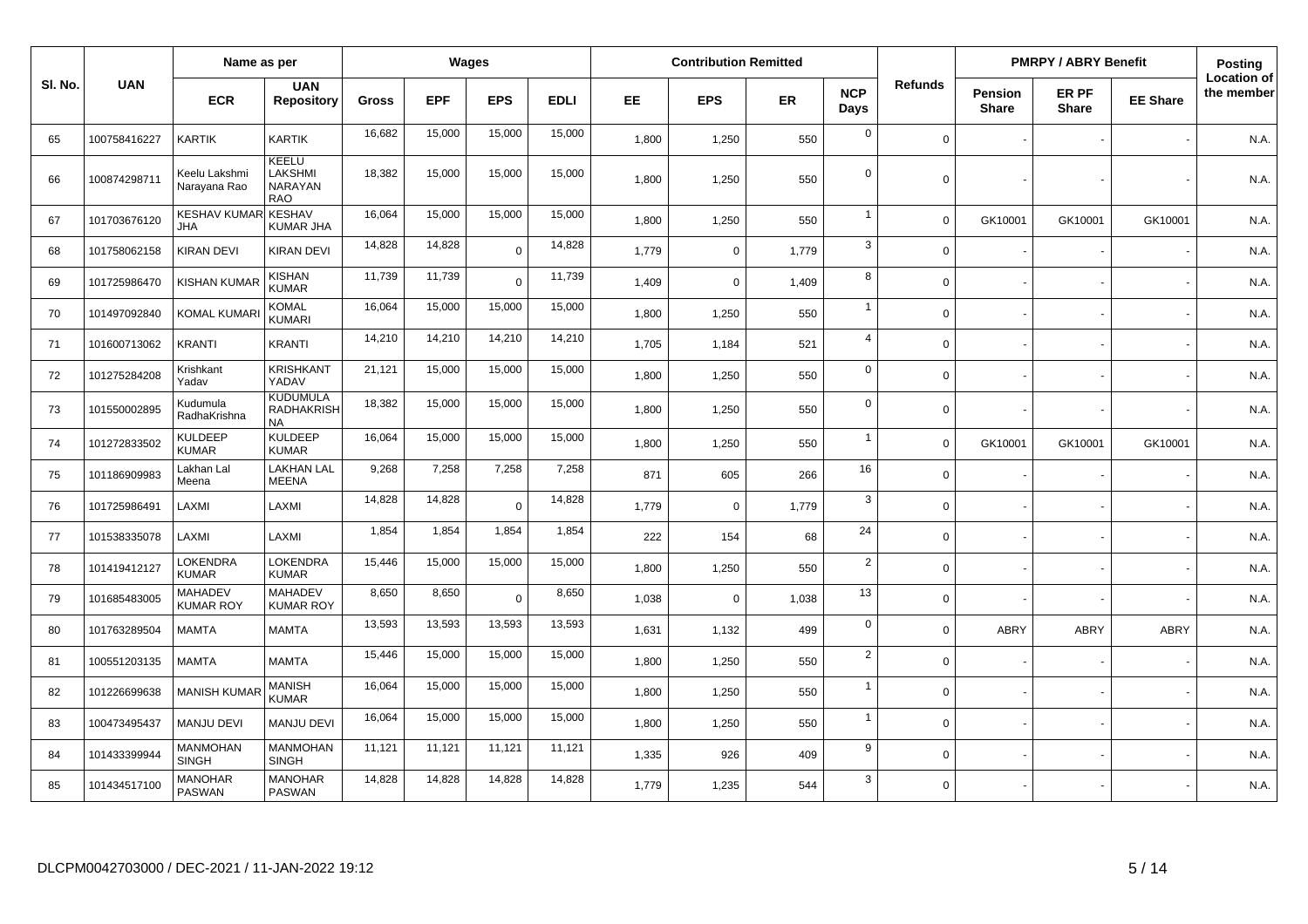|         | Name as per  |                                         |                                               |              | Wages      |            |             | <b>Contribution Remitted</b> |             |           |                    |                | <b>PMRPY / ABRY Benefit</b>    |                       | <b>Posting</b>  |                                  |
|---------|--------------|-----------------------------------------|-----------------------------------------------|--------------|------------|------------|-------------|------------------------------|-------------|-----------|--------------------|----------------|--------------------------------|-----------------------|-----------------|----------------------------------|
| SI. No. | <b>UAN</b>   | <b>ECR</b>                              | <b>UAN</b><br><b>Repository</b>               | <b>Gross</b> | <b>EPF</b> | <b>EPS</b> | <b>EDLI</b> | <b>EE</b>                    | <b>EPS</b>  | <b>ER</b> | <b>NCP</b><br>Days | <b>Refunds</b> | <b>Pension</b><br><b>Share</b> | ER PF<br><b>Share</b> | <b>EE Share</b> | <b>Location of</b><br>the member |
| 86      | 101763290133 | <b>MANOJ KUMAF</b>                      | <b>MANOJ</b><br>KUMAR                         | 6,796        | 6,796      | 6,796      | 6,796       | 816                          | 566         | 250       | $\mathbf 0$        | $\Omega$       | ABRY                           | <b>ABRY</b>           | <b>ABRY</b>     | N.A.                             |
| 87      | 100221501181 | <b>MANOJ KUMAF</b>                      | <b>MANOJ</b><br><b>KUMAR</b>                  | 11.739       | 11.739     | 11,739     | 11,739      | 1,409                        | 978         | 431       | 8                  | $\Omega$       |                                |                       |                 | N.A.                             |
| 88      | 101299433085 | MANOJ KUMAR<br>PRAJAPATI                | <b>MANOJ</b><br>KUMAR<br>PRAJAPATI            | 11,739       | 11,739     | 11,739     | 11,739      | 1.409                        | 978         | 431       | 8                  | $\Omega$       |                                |                       |                 | N.A.                             |
| 89      | 101339760449 | <b>MANOJ KUMAR</b><br>SAH               | MANO.<br>KUMAR SAH                            | 16,064       | 15,000     | 15,000     | 15,000      | 1,800                        | 1,250       | 550       | $\overline{1}$     | $\Omega$       |                                |                       |                 | N.A.                             |
| 90      | 101497092864 | <b>MANOJ</b><br>PASWAN                  | <b>MANOJ</b><br><b>PASWAN</b>                 | 16,682       | 15,000     | 15,000     | 15,000      | 1,800                        | 1,250       | 550       | $\mathbf 0$        | $\Omega$       |                                |                       |                 | N.A.                             |
| 91      | 100551203616 | <b>MANTUN</b>                           | <b>MANTU SAH</b>                              | 15,446       | 15,000     | 15,000     | 15,000      | 1,800                        | 1,250       | 550       | $\overline{2}$     | $\Omega$       |                                |                       |                 | N.A.                             |
| 92      | 101676538113 | Mathura<br>Prasad                       | <b>MATHURA</b><br><b>PRASAD</b>               | 4,618        | 3,556      | 3,556      | 3,556       | 427                          | 296         | 131       | 22                 | $\Omega$       | ABRY                           | <b>ABRY</b>           | <b>ABRY</b>     | N.A.                             |
| 93      | 100732911407 | <b>MD RIZWAN</b><br><b>ALAM</b>         | <b>MD RIZWAN</b><br><b>ALAM</b>               | 16,064       | 15,000     | 15,000     | 15,000      | 1,800                        | 1,250       | 550       | $\overline{1}$     | $\Omega$       |                                |                       |                 | N.A.                             |
| 94      | 101685483022 | <b>MEENAKSHI</b>                        | MEENAKSHI                                     | 12,357       | 12,357     | $\Omega$   | 12,357      | 1,483                        | $\mathbf 0$ | 1,483     | $\overline{7}$     | $\Omega$       |                                |                       |                 | N.A.                             |
| 95      | 101486888496 | <b>MITHLESH</b><br><b>PASWAN</b>        | <b>MITHLESH</b><br><b>PASWAN</b>              | 15,446       | 15,000     | 15,000     | 15,000      | 1,800                        | 1,250       | 550       | 2                  | $\Omega$       |                                |                       |                 | N.A.                             |
| 96      | 100228507440 | <b>MITHUN</b>                           | <b>MITHUN</b>                                 | 8,032        | 8,032      | 8,032      | 8,032       | 964                          | 669         | 295       | $\mathbf 0$        | $\Omega$       |                                |                       |                 | N.A.                             |
| 97      | 101742125320 | Mohammad<br>Amir                        | <b>MOHAMMAD</b><br><b>AMIR</b>                | 19.600       | 15.000     | 15,000     | 15,000      | 1.800                        | 1,250       | 550       | $\overline{2}$     | $\Omega$       | GK10001                        | GK10001               | GK10001         | N.A.                             |
| 98      | 101693210537 | <b>MOHAMMAD</b><br><b>RIZWAN</b>        | <b>MOHAMMAD</b><br><b>RIZWAN</b>              | 16,064       | 15,000     | $\Omega$   | 15,000      | 1,800                        | $\mathbf 0$ | 1,800     | $\overline{1}$     | $\Omega$       |                                |                       |                 | N.A.                             |
| 99      | 101454635198 | <b>MOHIT KUMAR</b><br><b>GUPTA</b>      | <b>MOHIT</b><br><b>KUMAR</b><br><b>GUPTA</b>  | 12,975       | 12,975     | 12,975     | 12,975      | 1,557                        | 1,081       | 476       | 6                  | $\Omega$       |                                |                       |                 | N.A.                             |
| 100     | 101068695846 | <b>MOHIT SHARM</b>                      | <b>MOHIT</b><br><b>SHARMA</b>                 | 11,739       | 11,739     | 11,739     | 11,739      | 1,409                        | 978         | 431       | 8                  | $\Omega$       |                                |                       |                 | N.A.                             |
| 101     | 101528815510 | <b>MUKESH</b><br><b>KUMAR</b>           | <b>MUKESH</b><br><b>KUMAR</b>                 | 15,446       | 15,000     | 15,000     | 15,000      | 1,800                        | 1,250       | 550       | $\overline{2}$     | $\Omega$       |                                |                       |                 | N.A.                             |
| 102     | 101087749287 | <b>MUKESH</b><br><b>KUMAR GUPTA</b>     | <b>MUKESH</b><br><b>KUMAR</b><br><b>GUPTA</b> | 16,064       | 15,000     | 15,000     | 15,000      | 1,800                        | 1,250       | 550       | $\overline{1}$     | $\Omega$       |                                |                       |                 | N.A.                             |
| 103     | 100474262799 | <b>MUKESH</b><br><b>KUMAR</b><br>PODDAR | <b>MUKESH</b><br><b>KUMAR</b><br>PODDAR       | 16,064       | 15,000     | 15,000     | 15,000      | 1,800                        | 1,250       | 550       | $\overline{1}$     | $\Omega$       |                                |                       |                 | N.A.                             |
| 104     | 100788734615 | <b>MUNIA DEVI</b>                       | <b>MUNIYA</b>                                 | 16,682       | 13,065     | 13,065     | 13,065      | 1,568                        | 1,088       | 480       | $\overline{4}$     | $\Omega$       |                                |                       |                 | N.A.                             |
| 105     | 101578125311 | <b>NAMRTA SINGH</b>                     | NAMRTA<br><b>SINGH</b>                        | 15,446       | 15,000     | 15,000     | 15,000      | 1,800                        | 1,250       | 550       | $\overline{2}$     | $\Omega$       |                                |                       |                 | N.A.                             |
| 106     | 100733416297 | Nandita Bisht                           | NANDITA<br><b>BISHT</b>                       | 16,064       | 16,064     | 15,000     | 15,000      | 1,928                        | 1,250       | 678       | $\mathbf 0$        | $\Omega$       |                                |                       |                 | N.A.                             |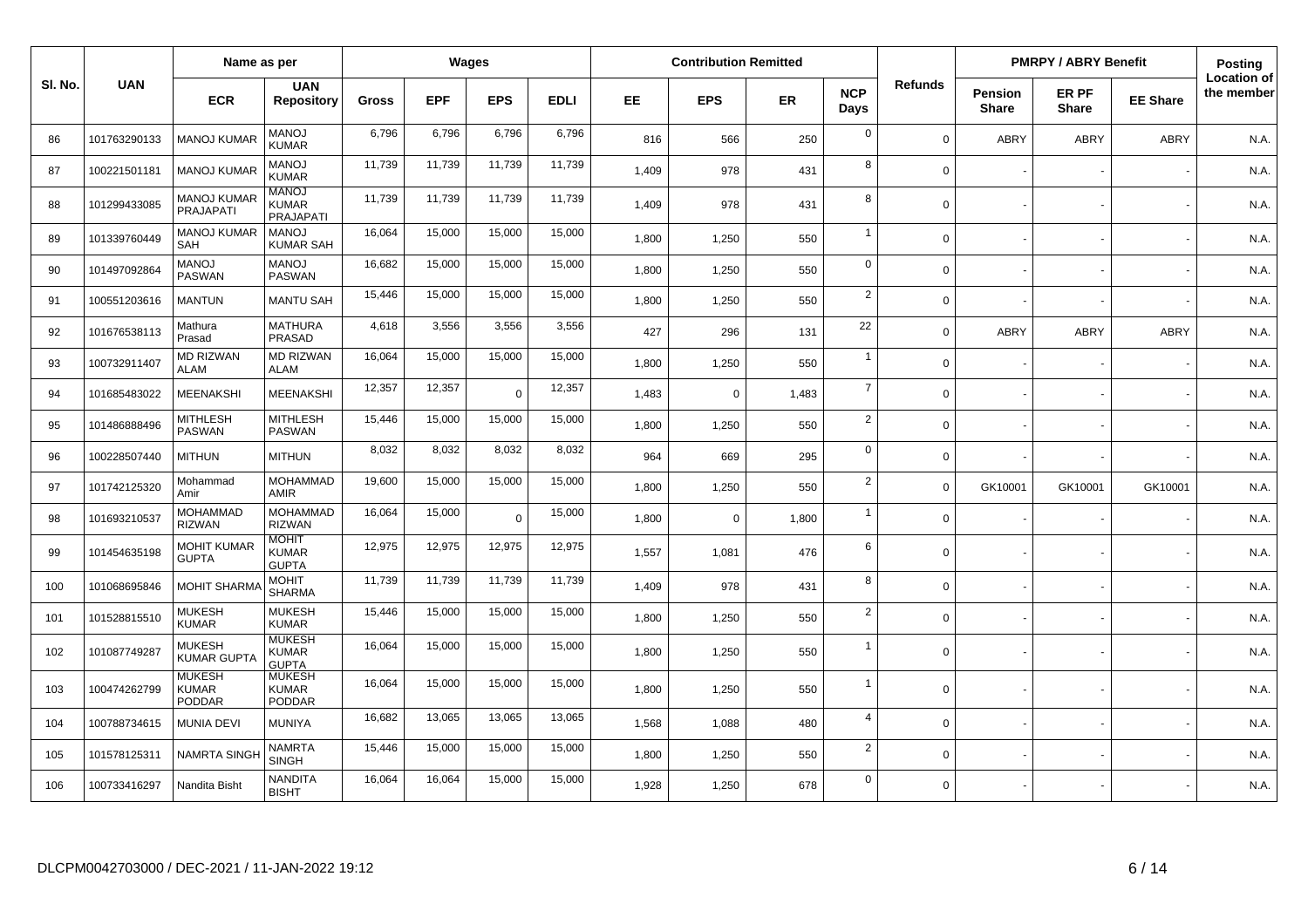|         | Name as per  |                                     |                                                 |              | Wages      |            |             | <b>Contribution Remitted</b> |             |           |                    |                | <b>PMRPY / ABRY Benefit</b>    |                       | <b>Posting</b>  |                                  |
|---------|--------------|-------------------------------------|-------------------------------------------------|--------------|------------|------------|-------------|------------------------------|-------------|-----------|--------------------|----------------|--------------------------------|-----------------------|-----------------|----------------------------------|
| SI. No. | <b>UAN</b>   | <b>ECR</b>                          | <b>UAN</b><br><b>Repository</b>                 | <b>Gross</b> | <b>EPF</b> | <b>EPS</b> | <b>EDLI</b> | EE.                          | <b>EPS</b>  | <b>ER</b> | <b>NCP</b><br>Days | <b>Refunds</b> | <b>Pension</b><br><b>Share</b> | ER PF<br><b>Share</b> | <b>EE Share</b> | <b>Location of</b><br>the member |
| 107     | 101165916442 | Narayan Patra                       | NARAYAN<br><b>PATRA</b>                         | 21,168       | 21,168     | 15,000     | 15,000      | 2,540                        | 1,250       | 1,290     | $\mathbf 0$        | $\Omega$       |                                |                       |                 | N.A.                             |
| 108     | 100516642553 | NARENDER<br><b>SINGH</b>            | NARENDER<br><b>SINGH</b>                        | 16,064       | 15,000     | 15,000     | 15,000      | 1.800                        | 1,250       | 550       | $\overline{1}$     | $\Omega$       |                                |                       |                 | N.A.                             |
| 109     | 101735936460 | NEELAM                              | NEELAM                                          | 15,446       | 15,000     | 15,000     | 15,000      | 1,800                        | 1,250       | 550       | $\overline{2}$     | $\Omega$       |                                |                       |                 | N.A.                             |
| 110     | 101191969194 | NEELKAMAL                           | NEELKAMAL                                       | 9,886        | 7,742      | 7,742      | 7,742       | 929                          | 645         | 284       | 15                 | $\Omega$       |                                |                       |                 | N.A.                             |
| 111     | 101446308748 | <b>NEERAJ KUMAF</b>                 | NEERAJ<br><b>KUMAR</b>                          | 14,210       | 14,210     | 14,210     | 14,210      | 1,705                        | 1,184       | 521       | $\overline{4}$     | $\Omega$       |                                |                       |                 | N.A.                             |
| 112     | 101745898519 | <b>NEETA SINGH</b>                  | <b>NEETA</b><br><b>SINGH</b>                    | 16,064       | 15,000     | 15,000     | 15,000      | 1,800                        | 1,250       | 550       | $\overline{1}$     | $\Omega$       | GK10001                        | GK10001               | GK10001         | N.A.                             |
| 113     | 101763289515 | <b>NEHA</b>                         | <b>NEHA</b>                                     | 11,739       | 11,739     | 11,739     | 11,739      | 1,409                        | 978         | 431       | $\mathbf 0$        | $\Omega$       | ABRY                           | <b>ABRY</b>           | <b>ABRY</b>     | N.A.                             |
| 114     | 101563586496 | NITIN SAINI                         | NITIN SAINI                                     | 14,842       | 14,842     | 14,842     | 14,842      | 1,781                        | 1,236       | 545       | $\mathbf 0$        | $\Omega$       |                                |                       |                 | N.A.                             |
| 115     | 101567093233 | Omkar Bind                          | OMKAR BIND                                      | 18,824       | 15,000     | 15,000     | 15,000      | 1,800                        | 1,250       | 550       | $\mathsf 0$        | $\mathbf 0$    |                                |                       |                 | N.A.                             |
| 116     | 101114907648 | <b>ONKAR KUMAR</b><br><b>PASWAN</b> | ONKAR<br>KUMAR<br><b>PASWAN</b>                 | 16,064       | 15,000     | 15,000     | 15,000      | 1,800                        | 1,250       | 550       | $\overline{1}$     | $\Omega$       |                                |                       |                 | N.A.                             |
| 117     | 101715440465 | <b>ONKAR SINGH</b>                  | <b>ONKAR</b><br><b>SINGH</b>                    | 11,121       | 11,121     | 11,121     | 11,121      | 1,335                        | 926         | 409       | 9                  | $\Omega$       |                                |                       |                 | N.A.                             |
| 118     | 101360379201 | Pabitra<br>Srichandan               | <b>PABITRA</b><br>SRICHANDAN                    | 21,168       | 21,168     | 15,000     | 15,000      | 2,540                        | 1,250       | 1,290     | $\mathbf 0$        | $\Omega$       |                                |                       |                 | N.A.                             |
| 119     | 101494092136 | PANKAJ KUMAF                        | PANKAJ<br><b>KUMAR</b>                          | 15,446       | 15,000     | 15,000     | 15,000      | 1,800                        | 1,250       | 550       | $\overline{2}$     | $\Omega$       |                                |                       |                 | N.A.                             |
| 120     | 101745898485 | PARVEEN                             | PARVEEN                                         | 12,357       | 12,357     | 12,357     | 12,357      | 1,483                        | 1,029       | 454       | $\overline{7}$     | $\Omega$       | ABRY                           | <b>ABRY</b>           | <b>ABRY</b>     | N.A.                             |
| 121     | 101541150275 | PARVEEN<br><b>KUMAR TIWAR</b>       | <b>PARVEEN</b><br><b>KUMAR</b><br><b>TIWARI</b> | 13,593       | 13,593     | 13,593     | 13,593      | 1,631                        | 1,132       | 499       | 5                  | $\Omega$       |                                |                       |                 | N.A.                             |
| 122     | 101107180683 | <b>PAVNESH</b><br><b>KUMAR</b>      | <b>PAVNESH</b><br><b>KUMAR</b>                  | 16,064       | 15,000     | 15,000     | 15,000      | 1,800                        | 1,250       | 550       | $\overline{1}$     | $\Omega$       |                                |                       |                 | N.A.                             |
| 123     | 100551202960 | <b>PAWAN II</b>                     | <b>PAWAN</b>                                    | 16,682       | 15,000     | 15,000     | 15,000      | 1,800                        | 1,250       | 550       | $\mathsf 0$        | $\Omega$       |                                |                       |                 | N.A.                             |
| 124     | 101725986436 | PAWAN KUMAR                         | PAWAN<br>KUMAR                                  | 12,975       | 12,975     | $\Omega$   | 12,975      | 1,557                        | $\mathbf 0$ | 1,557     | 6                  | $\mathbf 0$    |                                |                       |                 | N.A.                             |
| 125     | 101445304179 | <b>PINKI</b>                        | <b>PINKI</b>                                    | 16,064       | 15,000     | 15,000     | 15,000      | 1.800                        | 1,250       | 550       | $\mathbf 0$        | $\Omega$       |                                |                       |                 | N.A.                             |
| 126     | 101471375530 | PINTU GAUTAM                        | PINTU<br><b>GAUTAM</b>                          | 9,886        | 9,886      | 9,886      | 9,886       | 1,186                        | 824         | 362       | $\mathbf 0$        | $\mathbf 0$    |                                |                       |                 | N.A.                             |
| 127     | 101735936397 | POOJA ARORA                         | <b>POOJA</b><br>ARORA                           | 14,896       | 14,896     | 14,896     | 14,896      | 1,788                        | 1,241       | 547       | 8                  | $\Omega$       | ABRY                           | <b>ABRY</b>           | <b>ABRY</b>     | N.A.                             |
| 128     | 101745898471 | <b>POORAN</b>                       | <b>POORAN</b>                                   | 12,357       | 12,357     | 12,357     | 12,357      | 1.483                        | 1,029       | 454       | $\overline{7}$     | $\Omega$       | ABRY                           | <b>ABRY</b>           | <b>ABRY</b>     | N.A.                             |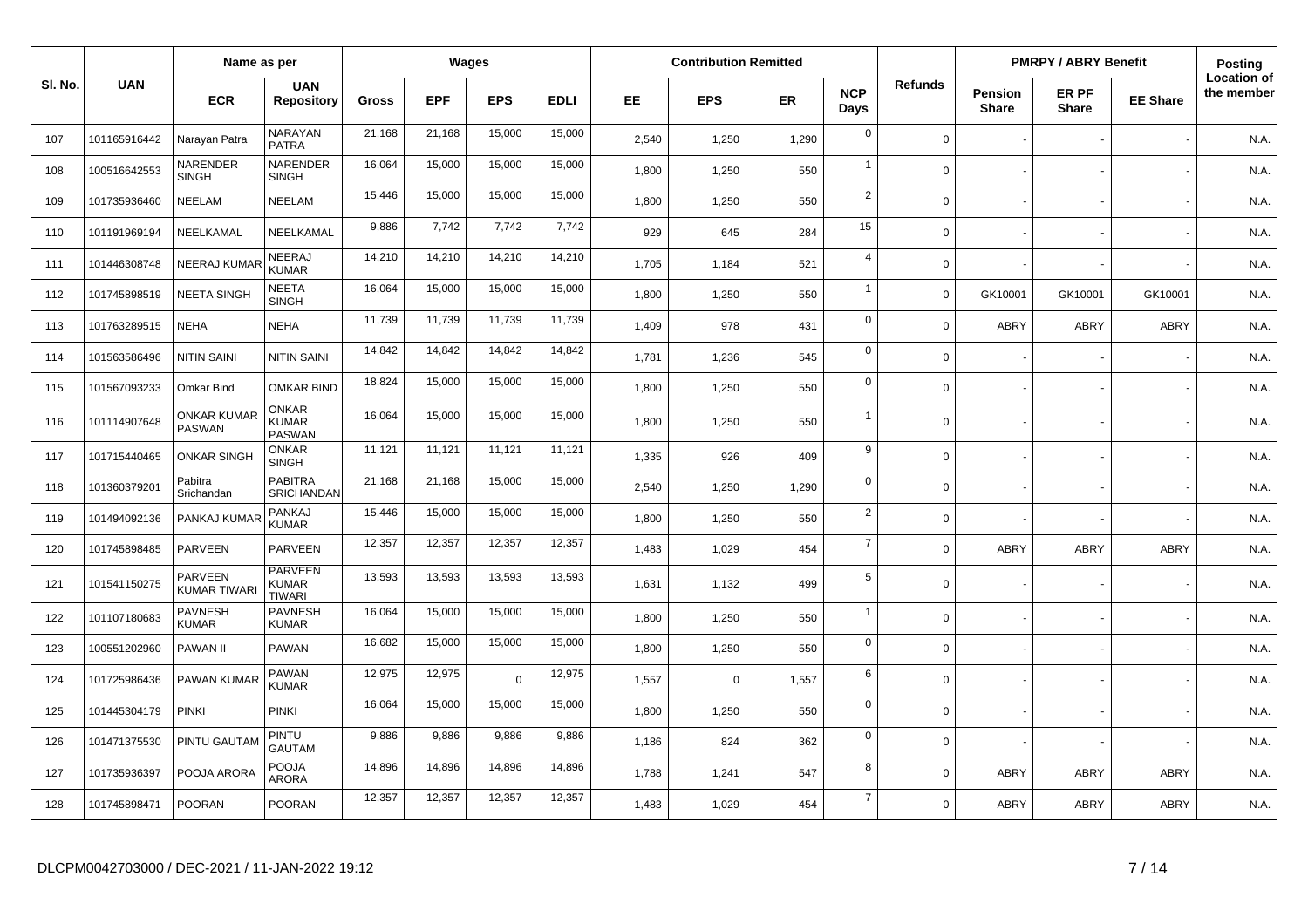|         |              | Name as per                     |                                                |        | Wages      |             |             |       | <b>Contribution Remitted</b> |           |                    |                |                                | <b>PMRPY / ABRY Benefit</b> |                 | <b>Posting</b>                   |
|---------|--------------|---------------------------------|------------------------------------------------|--------|------------|-------------|-------------|-------|------------------------------|-----------|--------------------|----------------|--------------------------------|-----------------------------|-----------------|----------------------------------|
| SI. No. | <b>UAN</b>   | <b>ECR</b>                      | <b>UAN</b><br><b>Repository</b>                | Gross  | <b>EPF</b> | <b>EPS</b>  | <b>EDLI</b> | EE.   | <b>EPS</b>                   | <b>ER</b> | <b>NCP</b><br>Days | <b>Refunds</b> | <b>Pension</b><br><b>Share</b> | ER PF<br><b>Share</b>       | <b>EE Share</b> | <b>Location of</b><br>the member |
| 129     | 101419412136 | PRABHA DEVI                     | <b>PRABHA</b><br><b>DEVI</b>                   | 14,828 | 14,828     | 14,828      | 14,828      | 1,779 | 1,235                        | 544       | 3                  | $\Omega$       | <b>PMRPY</b>                   | <b>PMRPY</b>                |                 | N.A.                             |
| 130     | 101068695730 | PRADEEP                         | PRADEEP                                        | 2,471  | 2,471      | 2,471       | 2,471       | 297   | 206                          | 91        | 23                 | $\mathbf 0$    |                                |                             |                 | N.A.                             |
| 131     | 101145148302 | PRADEEP<br><b>KUMAR</b>         | PRADEEP<br><b>KUMAR</b>                        | 9,886  | 7,742      | 7,742       | 7,742       | 929   | 645                          | 284       | 15                 | $\mathbf 0$    |                                |                             |                 | N.A.                             |
| 132     | 100512304105 | PRADEEP<br><b>KUMAR SINGH</b>   | <b>PRADEEP</b><br><b>KUMAR</b><br><b>SINGH</b> | 20,222 | 15,000     | 15,000      | 15,000      | 1,800 | 1,250                        | 550       | $\mathbf 0$        | $\Omega$       |                                |                             |                 | N.A.                             |
| 133     | 101165916435 | Pramod kumar<br>Mallik          | PRAMOD<br><b>KUMAR</b><br><b>MALLIK</b>        | 21,168 | 21,168     | 15,000      | 15,000      | 2,540 | 1,250                        | 1,290     | $\mathbf 0$        | $\mathbf 0$    |                                |                             |                 | N.A.                             |
| 134     | 101589611593 | PREM SINGH                      | PREM SINGH                                     | 22,134 | 15,000     | 15,000      | 15,000      | 1,800 | 1,250                        | 550       | $\mathbf 0$        | $\Omega$       |                                |                             |                 | N.A.                             |
| 135     | 101270907692 | PREMNARAYAN                     | PREMNARAY<br>AN                                | 15,446 | 15,000     | 15,000      | 15,000      | 1,800 | 1,250                        | 550       | $\overline{2}$     | $\Omega$       | GK10001                        | GK10001                     | GK10001         | N.A.                             |
| 136     | 101735936487 | <b>PRINCE</b>                   | <b>PRINCE</b>                                  | 16,064 | 15,000     | 15,000      | 15,000      | 1,800 | 1,250                        | 550       | $\mathbf{1}$       | $\mathbf 0$    |                                |                             |                 | N.A.                             |
| 137     | 101442889127 | PRINCE KUMAR                    | <b>PRINCE</b><br><b>KUMAR</b>                  | 14,896 | 14,896     | 14,896      | 14,896      | 1,788 | 1,241                        | 547       | 8                  | $\mathbf 0$    |                                |                             |                 | N.A.                             |
| 138     | 101189819083 | <b>PULANDAR</b><br><b>SINGH</b> | <b>PULANDAR</b><br><b>SINGH</b>                | 15,908 | 15,000     | 15,000      | 15,000      | 1,800 | 1,250                        | 550       | $\mathbf 0$        | $\mathbf 0$    |                                |                             |                 | N.A.                             |
| 139     | 100927548329 | PUSHPA DEVI                     | PUSHPA DEVI                                    | 13,593 | 13,593     | 13,593      | 13,593      | 1,631 | 1,132                        | 499       | $5\phantom{1}$     | $\Omega$       |                                |                             |                 | N.A.                             |
| 140     | 101173939530 | RABBANI                         | <b>RABBANI</b>                                 | 16,682 | 15,000     | 15,000      | 15,000      | 1,800 | 1,250                        | 550       | $\mathbf 0$        | $\mathbf 0$    |                                |                             |                 | N.A.                             |
| 141     | 101735936563 | RADHA MOHAN<br>PANDEY           | <b>RADHA</b><br><b>MOHAN</b><br>PANDEY         | 14,896 | 14,896     | 14,896      | 14,896      | 1,788 | 1,241                        | 547       | 8                  | $\Omega$       | <b>ABRY</b>                    | ABRY                        | <b>ABRY</b>     | N.A.                             |
| 142     | 101361915112 | RAGHUNANDA<br>N KUMAR           | RAGHUNAND<br>AN KUMAR                          | 12,975 | 12,975     | 12,975      | 12,975      | 1,557 | 1,081                        | 476       | 6                  | $\mathbf 0$    |                                |                             |                 | N.A.                             |
| 143     | 100650952636 | <b>RAHUL</b>                    | <b>RAHUL</b>                                   | 14,828 | 14,828     | 14,828      | 14,828      | 1,779 | 1,235                        | 544       | 3                  | $\mathbf 0$    | <b>ABRY</b>                    | <b>ABRY</b>                 | <b>ABRY</b>     | N.A.                             |
| 144     | 101243133908 | <b>RAHUL</b>                    | <b>RAHUL</b>                                   | 19,153 | 15,000     | 15,000      | 15,000      | 1,800 | 1,250                        | 550       | $\mathbf 0$        | $\Omega$       |                                |                             |                 | N.A.                             |
| 145     | 101278724544 | RAHUL KUMAR                     | <b>RAHUL</b><br><b>KUMAR</b>                   | 8,650  | 8,650      | 8,650       | 8,650       | 1,038 | 721                          | 317       | 13                 | $\Omega$       |                                |                             |                 | N.A.                             |
| 146     | 101174925277 | <b>RAJ KISHOR</b>               | <b>RAJ KISHOR</b>                              | 11,739 | 11,739     | 11,739      | 11,739      | 1,409 | 978                          | 431       | 8                  | $\mathbf 0$    |                                |                             |                 | N.A.                             |
| 147     | 101693210528 | RAJ KUMAR                       | <b>RAJ KUMAR</b>                               | 16,064 | 15,000     | $\mathbf 0$ | 15,000      | 1,800 | $\mathbf 0$                  | 1,800     | $\overline{1}$     | $\mathbf 0$    |                                |                             |                 | N.A.                             |
| 148     | 100532996867 | RAJA RAM                        | RAJA RAM                                       | 6,796  | 6,796      | 6,796       | 6,796       | 816   | 566                          | 250       | 16                 | $\mathbf 0$    |                                |                             |                 | N.A.                             |
| 149     | 101517468839 | RAJEEV KUMAF                    | <b>RAJEEV</b><br>KUMAR                         | 13,593 | 13,593     | 13,593      | 13,593      | 1,631 | 1,132                        | 499       | $\sqrt{5}$         | $\Omega$       |                                |                             |                 | N.A.                             |
| 150     | 100670983854 | <b>RAJESH</b>                   | <b>RAJESH</b>                                  | 11,739 | 11,739     | 11,739      | 11,739      | 1,409 | 978                          | 431       | $\mathbf 0$        | $\Omega$       | ABRY                           | <b>ABRY</b>                 | <b>ABRY</b>     | N.A.                             |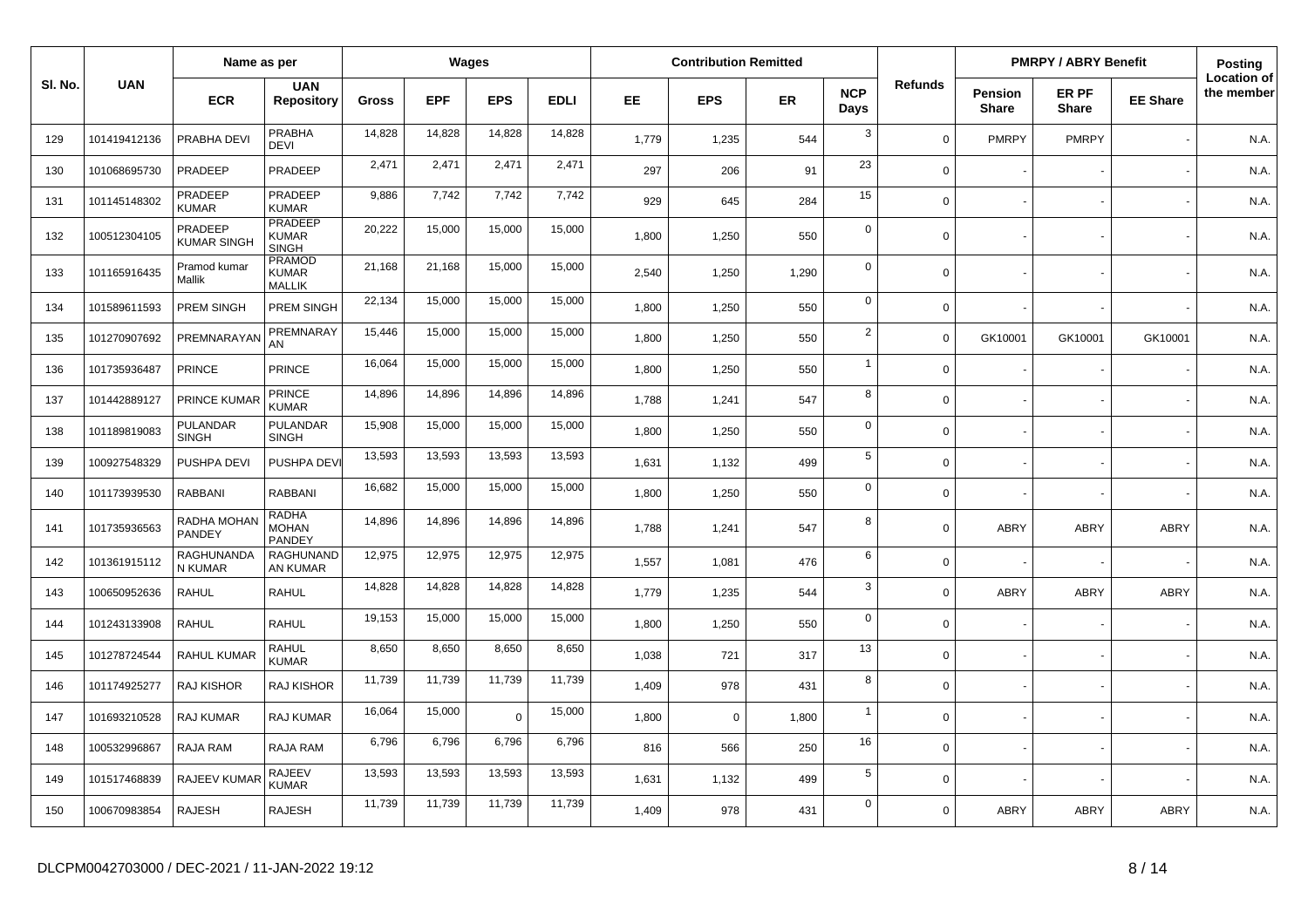|         |              | Name as per                                    |                                                |              | Wages      |            |             |       | <b>Contribution Remitted</b> |       |                    |                |                         | <b>PMRPY / ABRY Benefit</b> |                 | <b>Posting</b>                   |
|---------|--------------|------------------------------------------------|------------------------------------------------|--------------|------------|------------|-------------|-------|------------------------------|-------|--------------------|----------------|-------------------------|-----------------------------|-----------------|----------------------------------|
| SI. No. | <b>UAN</b>   | <b>ECR</b>                                     | <b>UAN</b><br><b>Repository</b>                | <b>Gross</b> | <b>EPF</b> | <b>EPS</b> | <b>EDLI</b> | EE.   | <b>EPS</b>                   | ER    | <b>NCP</b><br>Days | <b>Refunds</b> | Pension<br><b>Share</b> | ER PF<br><b>Share</b>       | <b>EE Share</b> | <b>Location of</b><br>the member |
| 151     | 101202566867 | Rajesh Kumar                                   | RAJESH<br><b>KUMAR</b>                         | 9,268        | 7,258      | 7,258      | 7,258       | 871   | 605                          | 266   | 16                 | $\Omega$       |                         |                             |                 | N.A.                             |
| 152     | 101138628905 | Rajnikant Rai                                  | <b>RAJNIKANT</b><br>RAI                        | 18,824       | 15,000     | 15,000     | 15,000      | 1,800 | 1,250                        | 550   | $\mathbf 0$        | $\Omega$       |                         |                             |                 | N.A.                             |
| 153     | 100566256947 | <b>RAJU KUMAR</b>                              | <b>RAJU KUMAR</b>                              | 16,064       | 15,000     | 15,000     | 15,000      | 1,800 | 1,250                        | 550   | $\overline{1}$     | $\Omega$       | GK10001                 | GK10001                     | GK10001         | N.A.                             |
| 154     | 101316516004 | Rakesh                                         | <b>RAKESH</b>                                  | 20,384       | 15,000     | 15,000     | 15,000      | 1,800 | 1,250                        | 550   | $\overline{1}$     | $\mathbf 0$    |                         |                             |                 | N.A.                             |
| 155     | 101365562711 | RAKESH<br><b>KUMAR JHA</b>                     | <b>RAKESH</b><br><b>KUMAR JHA</b>              | 16,064       | 15,000     | 15,000     | 15,000      | 1,800 | 1,250                        | 550   | $\overline{1}$     | $\Omega$       |                         |                             |                 | N.A.                             |
| 156     | 101386670379 | <b>RAKESH</b><br><b>KUMAR</b><br><b>NAMDEV</b> | <b>RAKESH</b><br><b>KUMAR</b><br><b>NAMDEV</b> | 16,064       | 15,000     | 15,000     | 15,000      | 1,800 | 1,250                        | 550   | $\overline{1}$     | $\Omega$       |                         |                             |                 | N.A.                             |
| 157     | 101488337581 | <b>RAM AVADH</b>                               | RAM AVADH                                      | 16,682       | 15,000     | 15,000     | 15,000      | 1,800 | 1,250                        | 550   | $\mathbf 0$        | $\Omega$       |                         |                             |                 | N.A.                             |
| 158     | 101138628882 | Ram bharat<br><b>MALI</b>                      | RAM BHARAT<br><b>MALI</b>                      | 14,196       | 14,196     | 14,196     | 14,196      | 1,704 | 1,183                        | 521   | $\mathbf 0$        | $\Omega$       |                         |                             |                 | N.A.                             |
| 159     | 100551205697 | <b>RAM KUMAR</b>                               | <b>RAM KUMAR</b>                               | 16,064       | 15,000     | 15,000     | 15,000      | 1,800 | 1,250                        | 550   | $\overline{1}$     | $\Omega$       |                         |                             |                 | N.A.                             |
| 160     | 101419412087 | <b>RAM MOHAN</b>                               | <b>RAM MOHAN</b>                               | 8,032        | 8,032      | 8,032      | 8,032       | 964   | 669                          | 295   | 14                 | $\Omega$       |                         |                             |                 | N.A.                             |
| 161     | 101645262658 | RAMACHANDR.                                    | RAMACHAND<br><b>RA</b>                         | 16,595       | 16,595     | 15,000     | 15,000      | 1,991 | 1,250                        | 741   | $\mathbf{3}$       | $\Omega$       | GK10001                 | GK10001                     | GK10001         | N.A.                             |
| 162     | 101735942230 | <b>RAMBABU</b>                                 | <b>RAMBABU</b>                                 | 14,896       | 14.896     | 14,896     | 14,896      | 1.788 | 1,241                        | 547   | 8                  | $\Omega$       | ABRY                    | <b>ABRY</b>                 | <b>ABRY</b>     | N.A.                             |
| 163     | 100489873961 | <b>RANBIR CHAND</b>                            | <b>RANBIR</b><br>CHAND                         | 9,886        | 7,742      | 7,742      | 7,742       | 929   | 645                          | 284   | 15                 | $\Omega$       |                         |                             |                 | N.A.                             |
| 164     | 101414468467 | <b>RANDHIR</b>                                 | RANDHIR                                        | 16,064       | 15,000     | 15,000     | 15,000      | 1,800 | 1,250                        | 550   | $\overline{1}$     | $\Omega$       |                         |                             |                 | N.A.                             |
| 165     | 101047105882 | <b>RANJIT KUMAF</b>                            | <b>RANJIT</b><br><b>KUMAR</b>                  | 11,121       | 11,121     | 11,121     | 11,121      | 1,335 | 926                          | 409   | 9                  | $\Omega$       |                         |                             |                 | N.A.                             |
| 166     | 101419412162 | <b>RAVI KUMAR</b>                              | <b>RAVI KUMAR</b>                              | 15,446       | 15,000     | 15,000     | 15,000      | 1.800 | 1,250                        | 550   | $\overline{2}$     | $\Omega$       |                         |                             |                 | N.A.                             |
| 167     | 101735936559 | <b>RAVI KUMAR</b>                              | RAVI KUMAR                                     | 14,896       | 14,896     | 14,896     | 14,896      | 1,788 | 1,241                        | 547   | 8                  | $\Omega$       | ABRY                    | <b>ABRY</b>                 | <b>ABRY</b>     | N.A.                             |
| 168     | 100732250016 | <b>RAVINDRA</b>                                | <b>RAVINDRA</b>                                | 16,064       | 15,000     | 15,000     | 15,000      | 1,800 | 1,250                        | 550   | $\overline{1}$     | $\Omega$       |                         |                             |                 | N.A.                             |
| 169     | 100566255383 | <b>RAVINDER</b>                                | <b>RAVINDRA</b><br><b>RAUT</b>                 | 16,064       | 15,000     | 15,000     | 15,000      | 1,800 | 1,250                        | 550   | $\overline{1}$     | $\Omega$       |                         |                             |                 | N.A.                             |
| 170     | 101725986502 | <b>REETA</b><br><b>KUSHWAHA</b>                | <b>REETA</b><br><b>KUSHWAHA</b>                | 12,357       | 12,357     | $\Omega$   | 12,357      | 1,483 | $\mathbf 0$                  | 1,483 | $\overline{7}$     | $\Omega$       |                         |                             |                 | N.A.                             |
| 171     | 101735936425 | <b>REETESH</b><br>YADAV                        | <b>REETESH</b><br>YADAV                        | 20,384       | 15,000     | 15,000     | 15,000      | 1,800 | 1,250                        | 550   | $\overline{1}$     | $\Omega$       | GK10001                 | GK10001                     | GK10001         | N.A.                             |
| 172     | 101308101152 | REGU BHANU<br><b>CHANDER</b>                   | <b>REGU</b><br><b>BHANU</b><br>CHANDER         | 14,200       | 12,286     | 12,286     | 12,286      | 1,474 | 1,023                        | 451   | $\mathbf 0$        | $\Omega$       |                         |                             |                 | N.A.                             |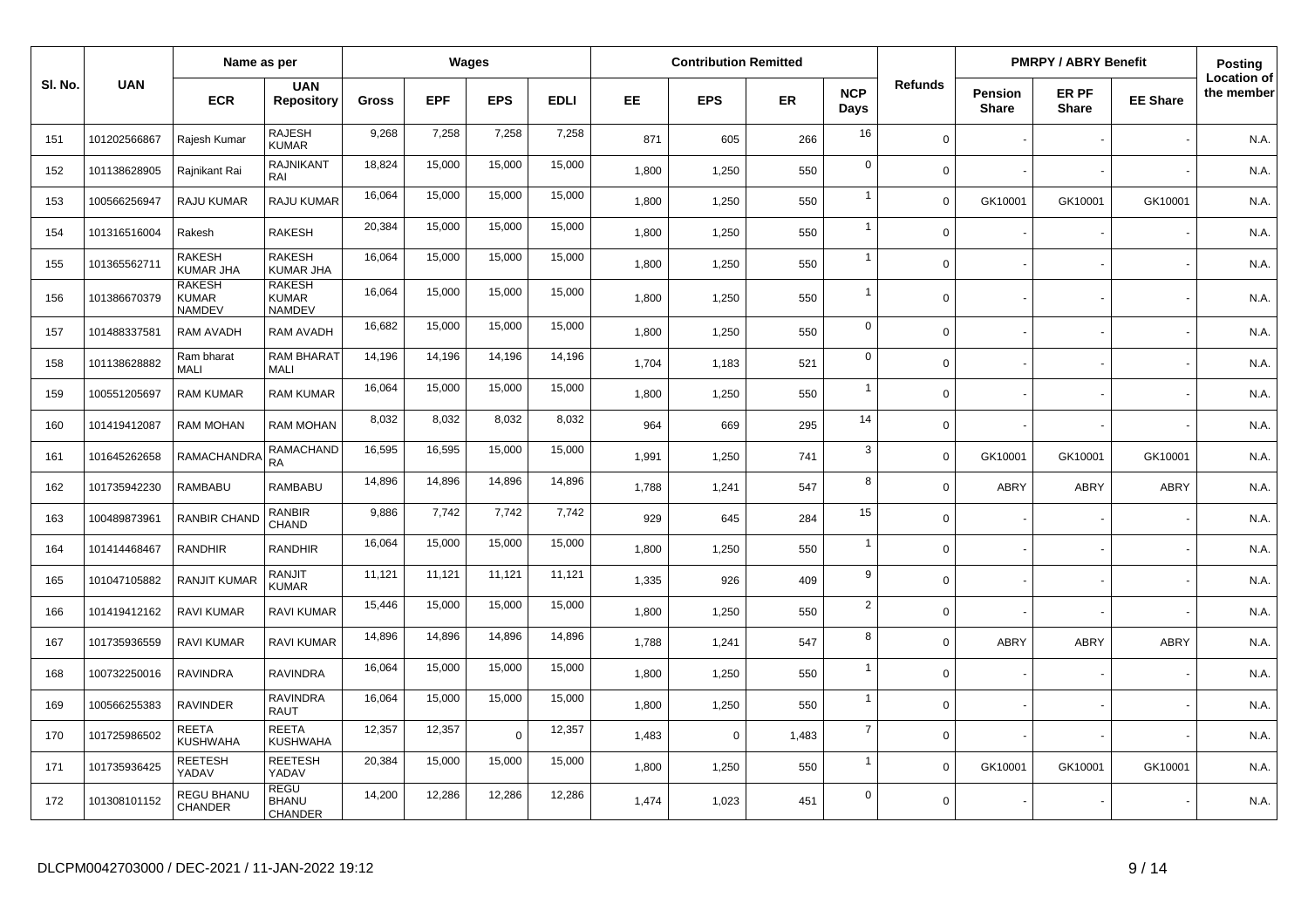|         |              | Name as per                         |                                               |              |            | Wages      |             |       | <b>Contribution Remitted</b> |           |                    |                |                                | <b>PMRPY / ABRY Benefit</b> |                 | Posting                          |
|---------|--------------|-------------------------------------|-----------------------------------------------|--------------|------------|------------|-------------|-------|------------------------------|-----------|--------------------|----------------|--------------------------------|-----------------------------|-----------------|----------------------------------|
| SI. No. | <b>UAN</b>   | <b>ECR</b>                          | <b>UAN</b><br><b>Repository</b>               | <b>Gross</b> | <b>EPF</b> | <b>EPS</b> | <b>EDLI</b> | EE    | <b>EPS</b>                   | <b>ER</b> | <b>NCP</b><br>Days | <b>Refunds</b> | <b>Pension</b><br><b>Share</b> | ER PF<br><b>Share</b>       | <b>EE Share</b> | <b>Location of</b><br>the member |
| 173     | 101411801360 | <b>REKHA</b>                        | <b>REKHA</b>                                  | 15,446       | 15,000     | 15,000     | 15,000      | 1,800 | 1,250                        | 550       | $\overline{2}$     | $\Omega$       |                                |                             |                 | N.A.                             |
| 174     | 100732349073 | Rekha Kumari                        | <b>REKHA</b><br><b>KUMARI</b>                 | 6,178        | 6,178      | 6,178      | 6,178       | 741   | 515                          | 226       | 16                 | $\Omega$       |                                |                             |                 | N.A.                             |
| 175     | 101758062162 | Rishabh Kumar                       | <b>RISHABH</b><br><b>KUMAR</b>                | 21,168       | 15,000     | 15,000     | 15,000      | 1,800 | 1,250                        | 550       | $\mathbf 0$        | $\Omega$       |                                |                             |                 | N.A.                             |
| 176     | 101715511862 | <b>RITIK KUMAR</b><br><b>RANJAN</b> | RITIK KUMAR<br><b>RANJAN</b>                  | 16,682       | 15,000     | 15,000     | 15,000      | 1,800 | 1,250                        | 550       | $\mathbf 0$        | $\Omega$       |                                |                             |                 | N.A.                             |
| 177     | 101735936494 | Ritu                                | <b>RITU</b>                                   | 15,496       | 15,000     | 15,000     | 15,000      | 1,800 | 1,250                        | 550       | $\mathbf 0$        | $\Omega$       |                                |                             |                 | N.A.                             |
| 178     | 101129855520 | <b>ROHIT</b><br><b>BHADOURIYA</b>   | <b>ROHIT</b><br><b>BHADOURIYA</b>             | 16.064       | 15.000     | 15,000     | 15,000      | 1,800 | 1,250                        | 550       | $\overline{1}$     | $\Omega$       |                                |                             |                 | N.A.                             |
| 179     | 101299995535 | <b>ROHIT KUMAR</b>                  | ROHIT<br><b>KUMAR</b>                         | 5,561        | 5,561      | 5,561      | 5,561       | 667   | 463                          | 204       | 18                 | $\Omega$       |                                |                             |                 | N.A.                             |
| 180     | 101331178505 | <b>ROHIT RANJAN</b>                 | <b>ROHIT</b><br>RANJAN                        | 11,121       | 11,121     | 11,121     | 11,121      | 1,335 | 926                          | 409       | $\mathbf 0$        | $\Omega$       |                                |                             |                 | N.A.                             |
| 181     | 101735936456 | ROLI                                | <b>ROLI</b>                                   | 16,064       | 15,000     | 15,000     | 15,000      | 1,800 | 1,250                        | 550       | $\overline{1}$     | $\Omega$       |                                |                             |                 | N.A.                             |
| 182     | 101419412094 | <b>SACHIN</b>                       | <b>SACHIN</b>                                 | 15,446       | 15,000     | 15,000     | 15,000      | 1,800 | 1,250                        | 550       | $\overline{2}$     | $\Omega$       | <b>Others</b>                  | Others                      |                 | N.A.                             |
| 183     | 101274761628 | SAGAR<br>CHAUHAN                    | SAGAR<br><b>CHAUHAN</b>                       | 12,357       | 12,357     | 12,357     | 12,357      | 1,483 | 1,029                        | 454       | $\overline{7}$     | $\mathbf 0$    |                                |                             |                 | N.A.                             |
| 184     | 101597453626 | <b>SAHIL KUMAR</b>                  | <b>SAHIL</b><br>KUMAR                         | 15,446       | 15,000     | 15,000     | 15,000      | 1.800 | 1,250                        | 550       | $\overline{2}$     | $\Omega$       |                                |                             |                 | N.A.                             |
| 185     | 101165916426 | Sajan kumar<br>Behera               | <b>SAJAN</b><br><b>KUMAR</b><br><b>BEHERA</b> | 21,168       | 21,168     | 15,000     | 15,000      | 2,540 | 1,250                        | 1,290     | $\mathbf 0$        | $\Omega$       |                                |                             |                 | N.A.                             |
| 186     | 100551204373 | SANDEEP<br><b>SINGH</b>             | SANDEEP<br><b>SINGH</b>                       | 17,975       | 15,000     | 15,000     | 15,000      | 1,800 | 1,250                        | 550       | 3                  | $\Omega$       |                                |                             |                 | N.A.                             |
| 187     | 101177655619 | Sanjay Kumar                        | SANJAY<br><b>KUMAR</b>                        | 14,896       | 14,896     | 14,896     | 14,896      | 1,788 | 1,241                        | 547       | 8                  | $\Omega$       |                                |                             |                 | N.A.                             |
| 188     | 100671646096 | <b>SANJAY KUMA</b>                  | SANJAY<br><b>KUMAR</b>                        | 16,064       | 15,000     | 15,000     | 15,000      | 1,800 | 1,250                        | 550       | $\overline{1}$     | $\Omega$       | GK10001                        | GK10001                     | GK10001         | N.A.                             |
| 189     | 101636138523 | SANJAY YADA\                        | SANJAY<br>YADAV                               | 11,739       | 11,739     | 11,739     | 11,739      | 1,409 | 978                          | 431       | 8                  | $\mathbf 0$    | ABRY                           | <b>ABRY</b>                 | ABRY            | N.A.                             |
| 190     | 101758062189 | Sanjeev Arora                       | SANJEEV<br>ARORA                              | 20,384       | 15,000     | 15,000     | 15,000      | 1,800 | 1,250                        | 550       | $\overline{1}$     | $\mathbf 0$    |                                |                             |                 | N.A.                             |
| 191     | 101676539163 | SANJU                               | SANJU                                         | 11,739       | 11,739     | $\Omega$   | 11,739      | 1,409 | $\mathbf 0$                  | 1,409     | 8                  | $\Omega$       |                                |                             |                 | N.A.                             |
| 192     | 100551204974 | SANJU DEVI                          | SANJU DEVI                                    | 16,064       | 15,000     | 15,000     | 15,000      | 1,800 | 1,250                        | 550       | $\overline{1}$     | $\Omega$       |                                |                             |                 | N.A.                             |
| 193     | 101442657937 | <b>SANTOSH</b><br><b>KUMAR</b>      | <b>SANTOSH</b><br><b>KUMAR</b>                | 22,134       | 15,000     | 15,000     | 15,000      | 1,800 | 1,250                        | 550       | $\mathbf 0$        | $\Omega$       |                                |                             |                 | N.A.                             |
| 194     | 101685482367 | <b>SANTOSH</b><br><b>KUMAR</b>      | <b>SANTOSH</b><br><b>KUMAR</b>                | 12,975       | 12,975     | $\Omega$   | 12,975      | 1,557 | $\mathbf 0$                  | 1,557     | 6                  | $\Omega$       |                                |                             |                 | N.A.                             |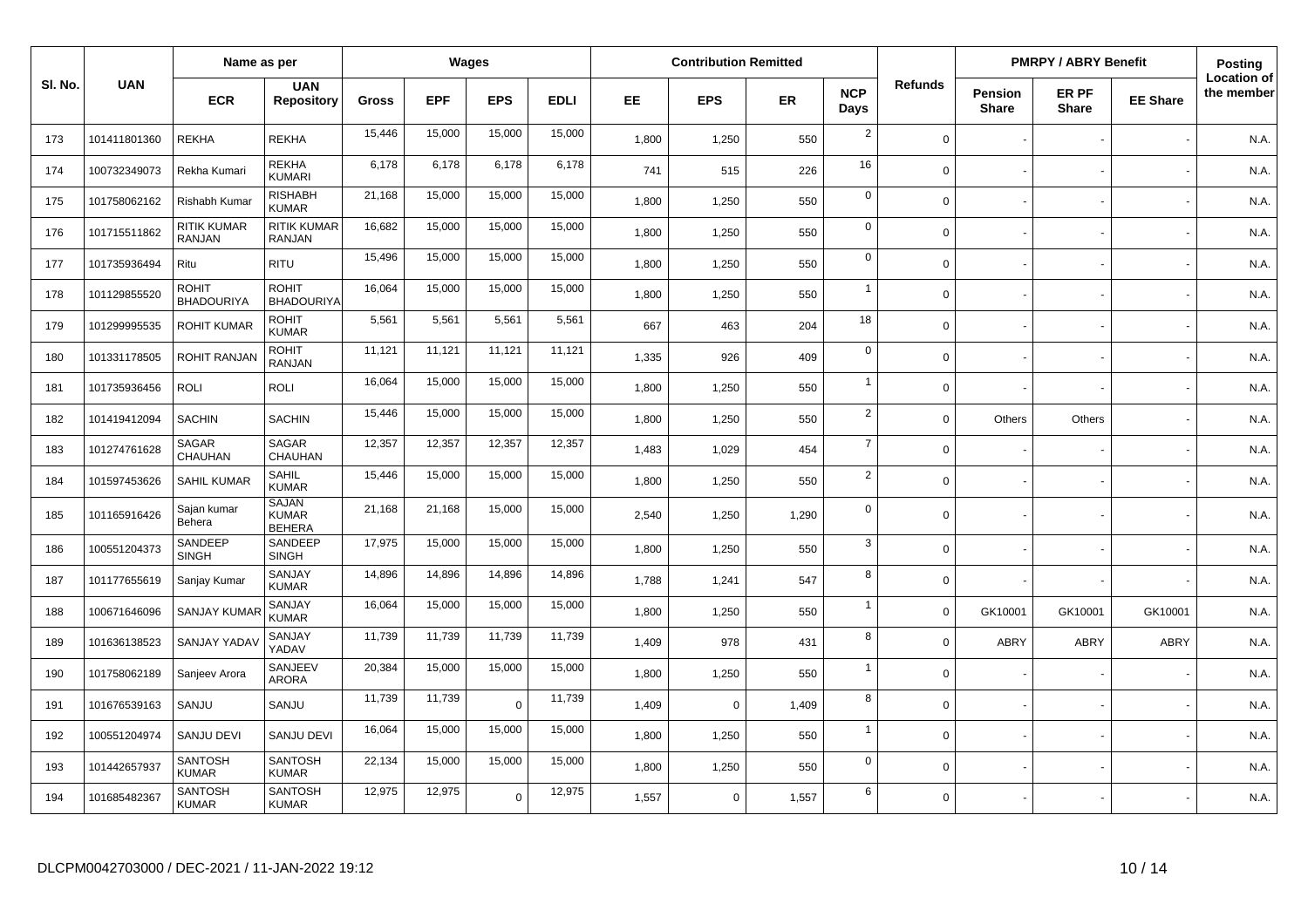|         |              | Name as per                                     |                                                 |          |             | <b>Wages</b>   |             |          | <b>Contribution Remitted</b> |          |                    |                |                                | <b>PMRPY / ABRY Benefit</b> |                 | <b>Posting</b>                   |
|---------|--------------|-------------------------------------------------|-------------------------------------------------|----------|-------------|----------------|-------------|----------|------------------------------|----------|--------------------|----------------|--------------------------------|-----------------------------|-----------------|----------------------------------|
| SI. No. | <b>UAN</b>   | <b>ECR</b>                                      | <b>UAN</b><br><b>Repository</b>                 | Gross    | <b>EPF</b>  | <b>EPS</b>     | <b>EDLI</b> | EE.      | <b>EPS</b>                   | ER       | <b>NCP</b><br>Days | <b>Refunds</b> | <b>Pension</b><br><b>Share</b> | ER PF<br><b>Share</b>       | <b>EE Share</b> | <b>Location of</b><br>the member |
| 195     | 100566256767 | <b>SANTOSH</b><br><b>KUMAR</b>                  | <b>SANTOSH</b><br><b>KUMAR</b><br><b>VERMA</b>  | 20,222   | 15,000      | 15,000         | 15,000      | 1,800    | 1,250                        | 550      | $\overline{0}$     | $\mathbf 0$    |                                |                             |                 | N.A.                             |
| 196     | 101655390816 | <b>SANTOSH</b>                                  | <b>SANTOSH</b><br><b>KUMARI</b>                 | 16,064   | 15,000      | $\overline{0}$ | 15,000      | 1.800    | 0                            | 1,800    | $\overline{1}$     | $\Omega$       |                                |                             |                 | N.A.                             |
| 197     | 101735936418 | <b>SAPNA MISHR</b>                              | <b>SAPNA</b><br><b>MISHRA</b>                   | 18,816   | 15,000      | 15,000         | 15,000      | 1,800    | 1,250                        | 550      | 3                  | $\mathbf 0$    | GK10001                        | GK10001                     | GK10001         | N.A.                             |
| 198     | 100915316972 | <b>SHRVAN</b><br><b>KUMAR</b><br><b>MANDAL</b>  | <b>SARBAN</b><br><b>KUMAR</b><br>MANDAL         | 16,064   | 15,000      | 15,000         | 15,000      | 1.800    | 1,250                        | 550      | 1                  | $\Omega$       |                                |                             |                 | N.A.                             |
| 199     | 101202820442 | SARITA DEVI                                     | <b>SARITA DEVI</b>                              | 11,739   | 11,739      | 11,739         | 11,739      | 1,409    | 978                          | 431      | 8                  | $\mathbf 0$    |                                |                             |                 | N.A.                             |
| 200     | 100543117281 | SARVENDRA<br><b>KUMAR</b>                       | SARVENDRA<br><b>KUMAR</b>                       | $\Omega$ | $\mathbf 0$ | $\mathbf 0$    | $\mathbf 0$ | $\Omega$ | $\Omega$                     | $\Omega$ | 27                 | $\Omega$       |                                |                             |                 | N.A.                             |
| 201     | 101129855549 | SARVESH<br><b>KUMAR</b>                         | SARVESH<br><b>KUMAR</b>                         | 14,828   | 14,828      | 14,828         | 14,828      | 1.779    | 1,235                        | 544      | 3                  | $\mathbf 0$    |                                |                             |                 | N.A.                             |
| 202     | 101735936544 | <b>SAURABH</b><br>YADAV                         | <b>SAURABH</b><br>YADAV                         | 14,896   | 14,896      | 14,896         | 14,896      | 1,788    | 1,241                        | 547      | 8                  | $\mathbf 0$    | ABRY                           | <b>ABRY</b>                 | <b>ABRY</b>     | N.A.                             |
| 203     | 100957444919 | <b>SAVITRI</b>                                  | <b>SAVITRI</b>                                  | 15,446   | 15,000      | 15,000         | 15,000      | 1,800    | 1,250                        | 550      | $\overline{2}$     | $\mathbf 0$    |                                |                             |                 | N.A.                             |
| 204     | 101446308822 | SAWAN<br><b>PASWAN</b>                          | SAWAN<br><b>PASWAN</b>                          | 15,446   | 15,000      | 15,000         | 15,000      | 1,800    | 1,250                        | 550      | $\overline{2}$     | $\mathbf 0$    |                                |                             |                 | N.A.                             |
| 205     | 101685483014 | <b>SEEMA TIWAR</b>                              | <b>SEEMA</b><br><b>TIWARI</b>                   | 1,854    | 1,854       | $\Omega$       | 1,854       | 222      | $\Omega$                     | 222      | 24                 | $\mathbf 0$    |                                |                             |                 | N.A.                             |
| 206     | 101745898492 | <b>SHABNAM</b>                                  | <b>SHABNAM</b>                                  | 16,064   | 15,000      | 15,000         | 15,000      | 1,800    | 1,250                        | 550      | $\mathbf{1}$       | $\mathbf 0$    | GK10001                        | GK10001                     | GK10001         | N.A.                             |
| 207     | 101419412060 | <b>SHAMBHU</b><br><b>KUMAR</b><br><b>PASWAN</b> | <b>SHAMBHU</b><br><b>KUMAR</b><br><b>PASWAN</b> | 20,222   | 15,000      | 15,000         | 15,000      | 1,800    | 1,250                        | 550      | $\mathbf 0$        | $\Omega$       |                                |                             |                 | N.A.                             |
| 208     | 100919015837 | <b>SHARWAN</b><br><b>KUMAR RAM</b>              | SHARWAN<br><b>KUMAR RAM</b>                     | 16,064   | 15,000      | 15,000         | 15,000      | 1,800    | 1,250                        | 550      | $\overline{1}$     | $\mathbf 0$    |                                |                             |                 | N.A.                             |
| 209     | 101742125312 | Shiv Mahendra                                   | <b>SHIV</b><br><b>MAHENDRA</b>                  | 14,896   | 14.896      | 14,896         | 14,896      | 1,788    | 1,241                        | 547      | 8                  | $\mathbf 0$    | ABRY                           | <b>ABRY</b>                 | <b>ABRY</b>     | N.A.                             |
| 210     | 100634694845 | SHIV NARAYAI                                    | <b>SHIV</b><br>NARAYAN                          | 15,446   | 15,000      | 15,000         | 15,000      | 1,800    | 1,250                        | 550      | $\overline{2}$     | $\Omega$       | GK10001                        | GK10001                     | GK10001         | N.A.                             |
| 211     | 101703676149 | SHIVAM KUMA                                     | <b>SHIVAM</b><br><b>KUMAR</b>                   | 21,121   | 15,000      | 15,000         | 15,000      | 1.800    | 1,250                        | 550      | $\mathbf 0$        | $\Omega$       | GK10001                        | GK10001                     | GK10001         | N.A.                             |
| 212     | 101497092872 | SHIVAM SINGH                                    | <b>SHIVAM</b><br><b>SINGH</b>                   | 15,446   | 15,000      | 15,000         | 15,000      | 1,800    | 1,250                        | 550      | $\overline{2}$     | $\mathbf 0$    |                                |                             |                 | N.A.                             |
| 213     | 101189819012 | Shravan Kumar<br>Jha                            | SHRAVAN<br><b>KUMAR JHA</b>                     | 15,908   | 15,000      | 15,000         | 15,000      | 1,800    | 1,250                        | 550      | $\mathbf 0$        | $\mathbf 0$    |                                |                             |                 | N.A.                             |
| 214     | 101636138510 | SHUBHAM<br><b>BERA</b>                          | <b>SHUBHAM</b><br><b>BERA</b>                   | 15,446   | 15,000      | 15,000         | 15,000      | 1,800    | 1,250                        | 550      | $\overline{2}$     | $\mathbf 0$    | GK10001                        | GK10001                     | GK10001         | N.A.                             |
| 215     | 101735936516 | <b>SHUBHAM</b><br><b>CHAURASIA</b>              | <b>SHUBHAM</b><br><b>CHAURASIA</b>              | 22,134   | 15,000      | 15,000         | 15,000      | 1,800    | 1,250                        | 550      | $\mathbf 0$        | $\Omega$       |                                |                             |                 | N.A.                             |
| 216     | 101766415264 | Somaraj                                         | SOMARAJ                                         | 18,373   | 18,373      | 15,000         | 15,000      | 2,205    | 1,250                        | 955      | $\mathbf 0$        | $\Omega$       | GK10001                        | GK10001                     | GK10001         | N.A.                             |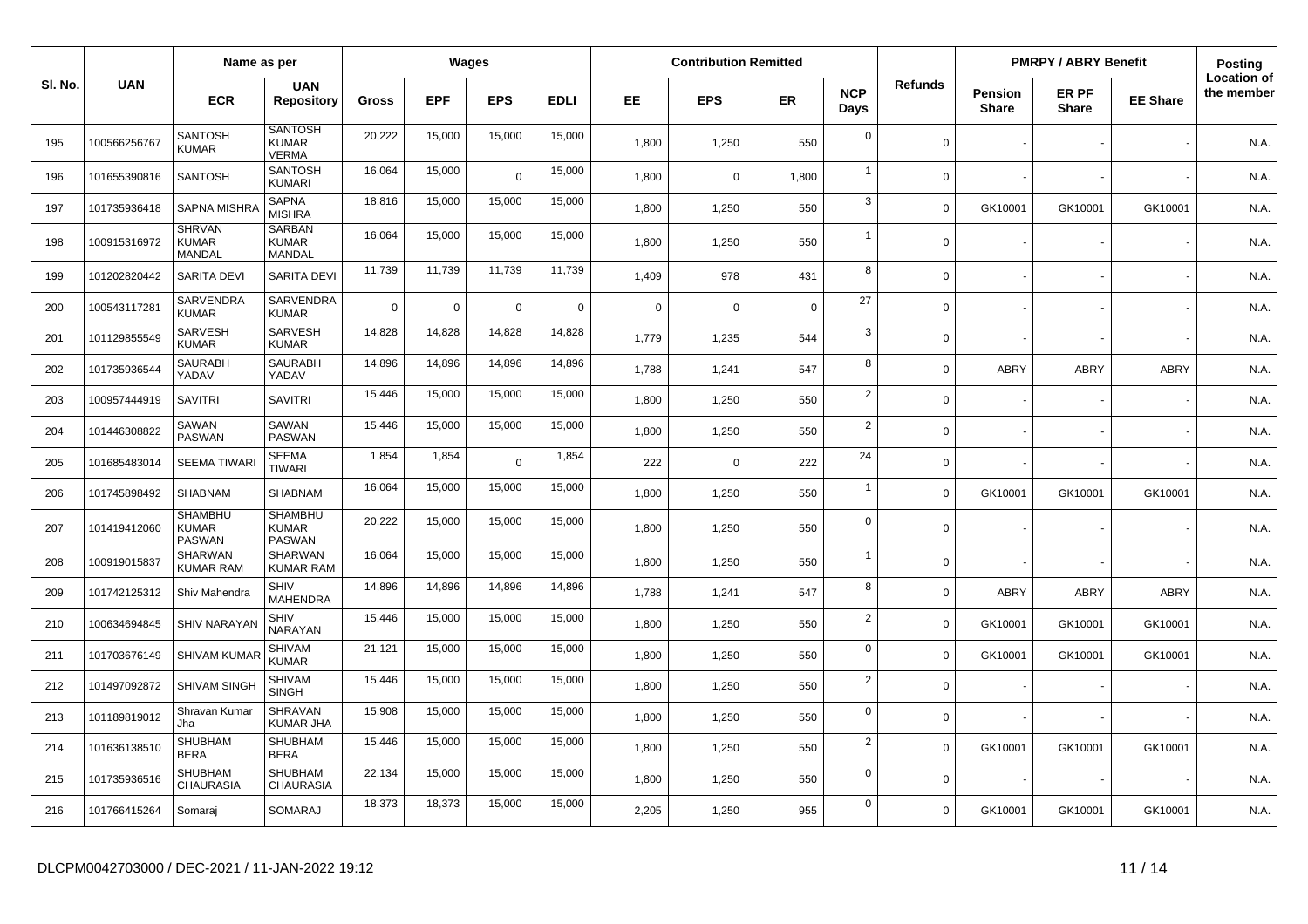|         |              | Name as per                           |                                                 |        |            | Wages      |             |       | <b>Contribution Remitted</b> |           |                    |                |                                | <b>PMRPY / ABRY Benefit</b> |                 | Posting                          |
|---------|--------------|---------------------------------------|-------------------------------------------------|--------|------------|------------|-------------|-------|------------------------------|-----------|--------------------|----------------|--------------------------------|-----------------------------|-----------------|----------------------------------|
| SI. No. | <b>UAN</b>   | <b>ECR</b>                            | <b>UAN</b><br><b>Repository</b>                 | Gross  | <b>EPF</b> | <b>EPS</b> | <b>EDLI</b> | EE.   | <b>EPS</b>                   | <b>ER</b> | <b>NCP</b><br>Days | <b>Refunds</b> | <b>Pension</b><br><b>Share</b> | ER PF<br><b>Share</b>       | <b>EE Share</b> | <b>Location of</b><br>the member |
| 217     | 101627403093 | SONIA                                 | <b>SONIA</b>                                    | 15,446 | 15,000     | 15,000     | 15,000      | 1,800 | 1,250                        | 550       | $\overline{2}$     | $\Omega$       | GK10001                        | GK10001                     | GK10001         | N.A.                             |
| 218     | 101497730204 | <b>SONU KUMAR</b><br>PASVAN           | SONU<br><b>KUMAR</b><br><b>PASVAN</b>           | 15,446 | 15,000     | 15,000     | 15,000      | 1,800 | 1,250                        | 550       | $\overline{2}$     | $\mathbf 0$    |                                |                             |                 | N.A.                             |
| 219     | 101693210516 | <b>SONU KUMAR</b><br><b>SINGH</b>     | <b>SONU</b><br><b>KUMAR</b><br><b>SINGH</b>     | 16,064 | 15,000     | $\Omega$   | 15,000      | 1,800 | $\Omega$                     | 1,800     | $\overline{1}$     | $\Omega$       |                                |                             |                 | N.A.                             |
| 220     | 101644130830 | <b>SUBHASH</b>                        | <b>SUBHASH</b>                                  | 16,064 | 15,000     | 15,000     | 15,000      | 1,800 | 1,250                        | 550       | $\overline{1}$     | $\mathbf 0$    | GK10001                        | GK10001                     | GK10001         | N.A.                             |
| 221     | 101322799675 | <b>SUBHASH</b>                        | <b>SUBHASH</b>                                  | 16,064 | 15,000     | 15,000     | 15,000      | 1.800 | 1,250                        | 550       | $\overline{1}$     | $\Omega$       | GK10001                        | GK10001                     | GK10001         | N.A.                             |
| 222     | 101107180736 | <b>SUBHSH</b><br><b>CHANDRA</b>       | <b>SUBHASH</b><br><b>CHANDRA</b>                | 15,446 | 15,000     | 15,000     | 15,000      | 1,800 | 1,250                        | 550       | 2                  | $\Omega$       |                                |                             |                 | N.A.                             |
| 223     | 101355824066 | <b>SUKHPAL</b>                        | <b>SUKHPAL</b>                                  | 22,134 | 15,000     | 15,000     | 15,000      | 1,800 | 1,250                        | 550       | $\mathbf 0$        | $\mathbf 0$    |                                |                             |                 | N.A.                             |
| 224     | 101617237465 | SUNEEL                                | <b>SUNEEL</b>                                   | 15,446 | 15,000     | 15,000     | 15,000      | 1.800 | 1,250                        | 550       | $\overline{2}$     | $\Omega$       |                                |                             |                 | N.A.                             |
| 225     | 101291452645 | <b>SUNIL</b>                          | <b>SUNIL</b>                                    | 14,210 | 14,210     | 14,210     | 14,210      | 1,705 | 1,184                        | 521       | $\overline{4}$     | $\mathbf 0$    |                                |                             |                 | N.A.                             |
| 226     | 101151378669 | <b>SUNIL KUMAR</b>                    | <b>SUNIL</b><br><b>KUMAR</b>                    | 12,357 | 12,357     | 12,357     | 12,357      | 1,483 | 1,029                        | 454       | $\overline{7}$     | $\mathbf 0$    |                                |                             |                 | N.A.                             |
| 227     | 101758060741 | <b>SUNITA</b>                         | <b>SUNITA</b>                                   | 15,446 | 15,000     | $\Omega$   | 15,000      | 1,800 | $\Omega$                     | 1,800     | $\overline{2}$     | $\Omega$       |                                |                             |                 | N.A.                             |
| 228     | 101193363027 | <b>SURAJ KUMAR</b>                    | <b>SURAJ</b><br><b>KUMAR</b>                    | 15.446 | 15,000     | 15,000     | 15,000      | 1,800 | 1,250                        | 550       | $\overline{2}$     | $\Omega$       |                                |                             |                 | N.A.                             |
| 229     | 101715440431 | <b>SURAJ KUMAR</b><br><b>JHA</b>      | <b>SURAJ</b><br><b>KUMAR JHA</b>                | 16,064 | 15,000     | 15,000     | 15,000      | 1,800 | 1,250                        | 550       | $\overline{1}$     | $\mathbf 0$    |                                |                             |                 | N.A.                             |
| 230     | 101419412115 | <b>SURENDRA</b><br><b>KUMAR SINGH</b> | <b>SURENDRA</b><br><b>KUMAR</b><br><b>SINGH</b> | 16,682 | 15,000     | 15,000     | 15,000      | 1,800 | 1,250                        | 550       | $\mathbf 0$        | $\Omega$       |                                |                             |                 | N.A.                             |
| 231     | 100511915083 | <b>SURESH</b><br><b>KUMAR</b>         | <b>SURESH</b><br><b>KUMAR</b>                   | 19,473 | 15,000     | 15,000     | 15,000      | 1.800 | 1,250                        | 550       | $\overline{1}$     | $\Omega$       |                                |                             |                 | N.A.                             |
| 232     | 101745898526 | Suresh Kumar<br><b>Nath</b>           | <b>SURESH</b><br><b>KUMAR</b><br><b>NATH</b>    | 21,168 | 21,168     | 15,000     | 15,000      | 2,540 | 1,250                        | 1,290     | $\Omega$           | $\Omega$       |                                |                             |                 | N.A.                             |
| 233     | 101735942211 | <b>SURJEET</b><br><b>KUMAR</b>        | <b>SURJEET</b><br><b>KUMAR</b>                  | 21,168 | 15,000     | 15,000     | 15,000      | 1,800 | 1,250                        | 550       | $\mathsf 0$        | $\Omega$       | GK10001                        | GK10001                     | GK10001         | N.A.                             |
| 234     | 101445677699 | <b>SUSHILA</b>                        | <b>SUSHILA</b>                                  | 14,210 | 14,210     | 14,210     | 14,210      | 1.705 | 1,184                        | 521       | $\overline{4}$     | $\Omega$       |                                |                             |                 | N.A.                             |
| 235     | 101486849447 | Tikan Kumar<br>Behera                 | <b>TIKAN</b><br><b>KUMAR</b><br><b>BEHERA</b>   | 21,168 | 21,168     | 15,000     | 15,000      | 2,540 | 1,250                        | 1,290     | $\overline{0}$     | $\mathbf 0$    |                                |                             |                 | N.A.                             |
| 236     | 101511288663 | <b>TULSI KUMARI</b>                   | <b>TULSI</b><br><b>KUMARI</b>                   | 16,064 | 15,000     | 15,000     | 15,000      | 1,800 | 1,250                        | 550       | $\mathbf{1}$       | $\mathbf 0$    | GK10001                        | GK10001                     | GK10001         | N.A.                             |
| 237     | 101578431551 | Udayveer Singh                        | <b>UDAYVEER</b><br><b>SINGH</b>                 | 19,153 | 15,000     | 15,000     | 15,000      | 1.800 | 1,250                        | 550       | $\Omega$           | $\Omega$       |                                |                             |                 | N.A.                             |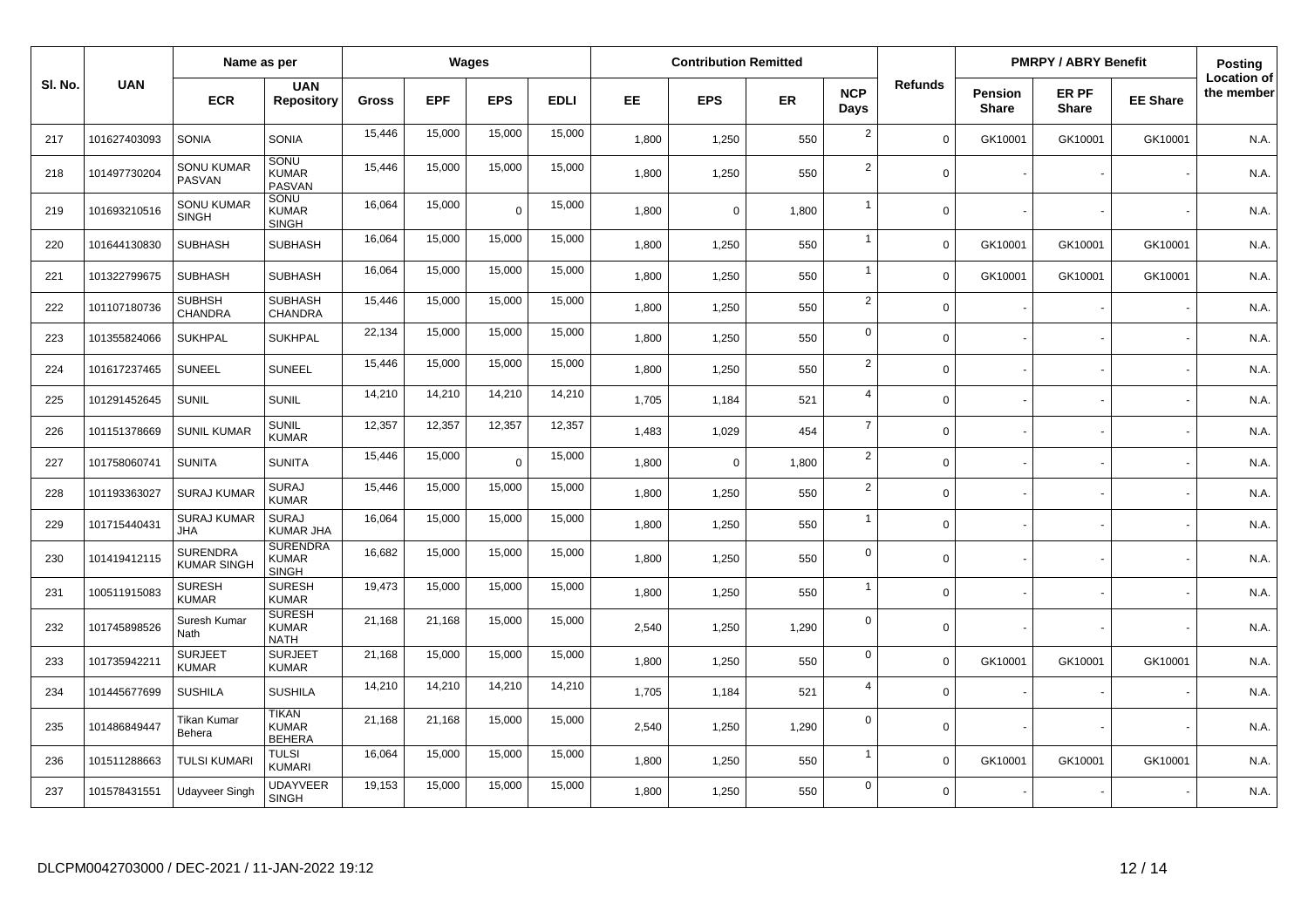| SI. No. | <b>UAN</b>   | Name as per                                     |                                                 | Wages        |            |            |             | <b>Contribution Remitted</b> |            |     |                    |                | <b>PMRPY / ABRY Benefit</b>    |                       |                 | <b>Posting</b>                   |
|---------|--------------|-------------------------------------------------|-------------------------------------------------|--------------|------------|------------|-------------|------------------------------|------------|-----|--------------------|----------------|--------------------------------|-----------------------|-----------------|----------------------------------|
|         |              | <b>ECR</b>                                      | <b>UAN</b><br><b>Repository</b>                 | <b>Gross</b> | <b>EPF</b> | <b>EPS</b> | <b>EDLI</b> | <b>EE</b>                    | <b>EPS</b> | ER  | <b>NCP</b><br>Days | <b>Refunds</b> | <b>Pension</b><br><b>Share</b> | ER PF<br><b>Share</b> | <b>EE Share</b> | <b>Location of</b><br>the member |
| 238     | 101155888666 | Uma Shankar                                     | <b>UMA</b><br><b>SHANKAR</b>                    | 20,384       | 15,000     | 15,000     | 15,000      | 1,800                        | 1,250      | 550 |                    | $\Omega$       |                                |                       |                 | N.A.                             |
| 239     | 101428282330 | <b>VIKAS</b><br><b>JANARDAN</b><br><b>KADAM</b> | <b>VIKAS</b><br><b>JANARDAN</b><br><b>KADAM</b> | 14,200       | 12,286     | 12,286     | 12,286      | 1,474                        | 1,023      | 451 | $\Omega$           | $\Omega$       |                                |                       |                 | N.A.                             |
| 240     | 101322799725 | <b>VIKAS KUMAR</b><br>SAH                       | <b>VIKAS</b><br><b>KUMAR SAH</b>                | 13,593       | 13,593     | 13,593     | 13,593      | 1,631                        | 1,132      | 499 | 5                  | $\Omega$       |                                |                       |                 | N.A.                             |
| 241     | 101401265544 | <b>VIKASH</b>                                   | <b>VIKASH</b>                                   | 12,357       | 12,357     | 12,357     | 12,357      | 1.483                        | 1,029      | 454 | $\overline{7}$     | $\Omega$       |                                |                       |                 | N.A.                             |
| 242     | 100055827110 | <b>VIKASH KUMAR</b>                             | <b>VIKASH</b><br><b>KUMAR</b>                   | 19,153       | 15,000     | 15,000     | 15,000      | 1,800                        | 1,250      | 550 | $\mathbf 0$        | $\Omega$       |                                |                       |                 | N.A.                             |
| 243     | 101233890898 | <b>VIKRAM SINGH</b>                             | <b>VIKRAM</b><br><b>SINGH</b>                   | 15,446       | 15,000     | 15,000     | 15,000      | 1,800                        | 1,250      | 550 | $\overline{2}$     | $\Omega$       | GK10001                        | GK10001               | GK10001         | N.A.                             |
| 244     | 101189819065 | <b>Vimal Kumar</b>                              | <b>VIMAL</b><br><b>KUMAR</b>                    | 15,908       | 15,000     | 15,000     | 15,000      | 1,800                        | 1,250      | 550 | $\mathbf 0$        | $\Omega$       |                                |                       |                 | N.A.                             |
| 245     | 100478698484 | <b>VINOD</b>                                    | <b>VINOD</b>                                    | 14,828       | 14,828     | 14,828     | 14,828      | 1.779                        | 1,235      | 544 | 3                  | $\Omega$       |                                |                       |                 | N.A.                             |
| 246     | 101217651829 | <b>VINOD KUMAR</b>                              | <b>VINOD</b><br><b>KUMAR</b>                    | 16,064       | 15,000     | 15,000     | 15,000      | 1,800                        | 1,250      | 550 |                    | $\Omega$       |                                |                       |                 | N.A.                             |
| 247     | 101217651838 | <b>VIPIN KUMAR</b>                              | <b>VIPIN KUMAR</b>                              | 16,064       | 15,000     | 15,000     | 15,000      | 1.800                        | 1,250      | 550 |                    | $\Omega$       |                                |                       |                 | N.A.                             |
| 248     | 100551205582 | <b>VISHAL</b>                                   | <b>VISHAL SAINI</b>                             | 16,682       | 15,000     | 15,000     | 15,000      | 1,800                        | 1,250      | 550 | $\Omega$           | $\Omega$       |                                |                       |                 | N.A.                             |
| 249     | 101735936585 | <b>VISHAL SUNIL</b><br><b>BURMAN</b>            | <b>VISHAL</b><br><b>SUNIL</b><br><b>BURMAN</b>  | 14,896       | 14,896     | 14,896     | 14,896      | 1,788                        | 1,241      | 547 | 8                  | $\Omega$       | ABRY                           | <b>ABRY</b>           | ABRY            | N.A.                             |
| 250     | 101186440574 | <b>VISRAM</b><br><b>MISHRA</b>                  | <b>VISRAM</b><br><b>MISHRA</b>                  | 13,342       | 10,273     | 10,273     | 10,273      | 1,233                        | 856        | 377 | 5                  | $\Omega$       |                                |                       |                 | N.A.                             |
| 251     | 101505084315 | <b>WIPIN KUMAR</b>                              | <b>WIPIN</b><br><b>KUMAR</b>                    | 15,446       | 15,000     | 15,000     | 15,000      | 1,800                        | 1,250      | 550 | $\overline{2}$     | $\Omega$       | GK10001                        | GK10001               | GK10001         | N.A.                             |
| 252     | 101639071862 | YALLAPPA                                        | YALLAPPA                                        | 18,373       | 18,373     | 15,000     | 15,000      | 2.205                        | 1,250      | 955 | $\Omega$           | $\Omega$       | GK10001                        | GK10001               | GK10001         | N.A.                             |